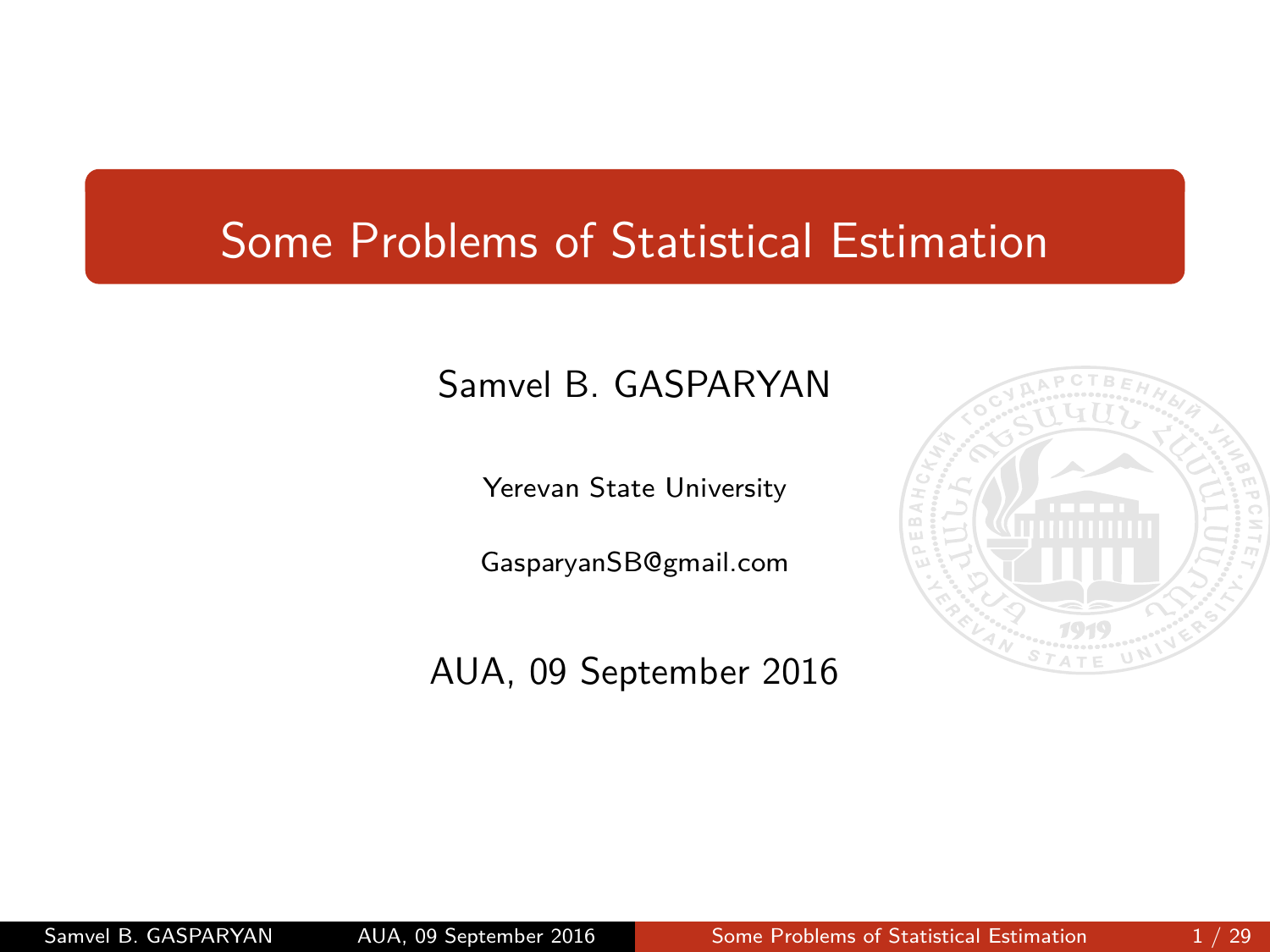#### Where we use Statistical Estimation?

• Suppose that we have electrons moving in a wire and we want to measure (in amperes) the flow of the electric charge (the electric current, հոսանքի ուժը). Denote it by *θ.*

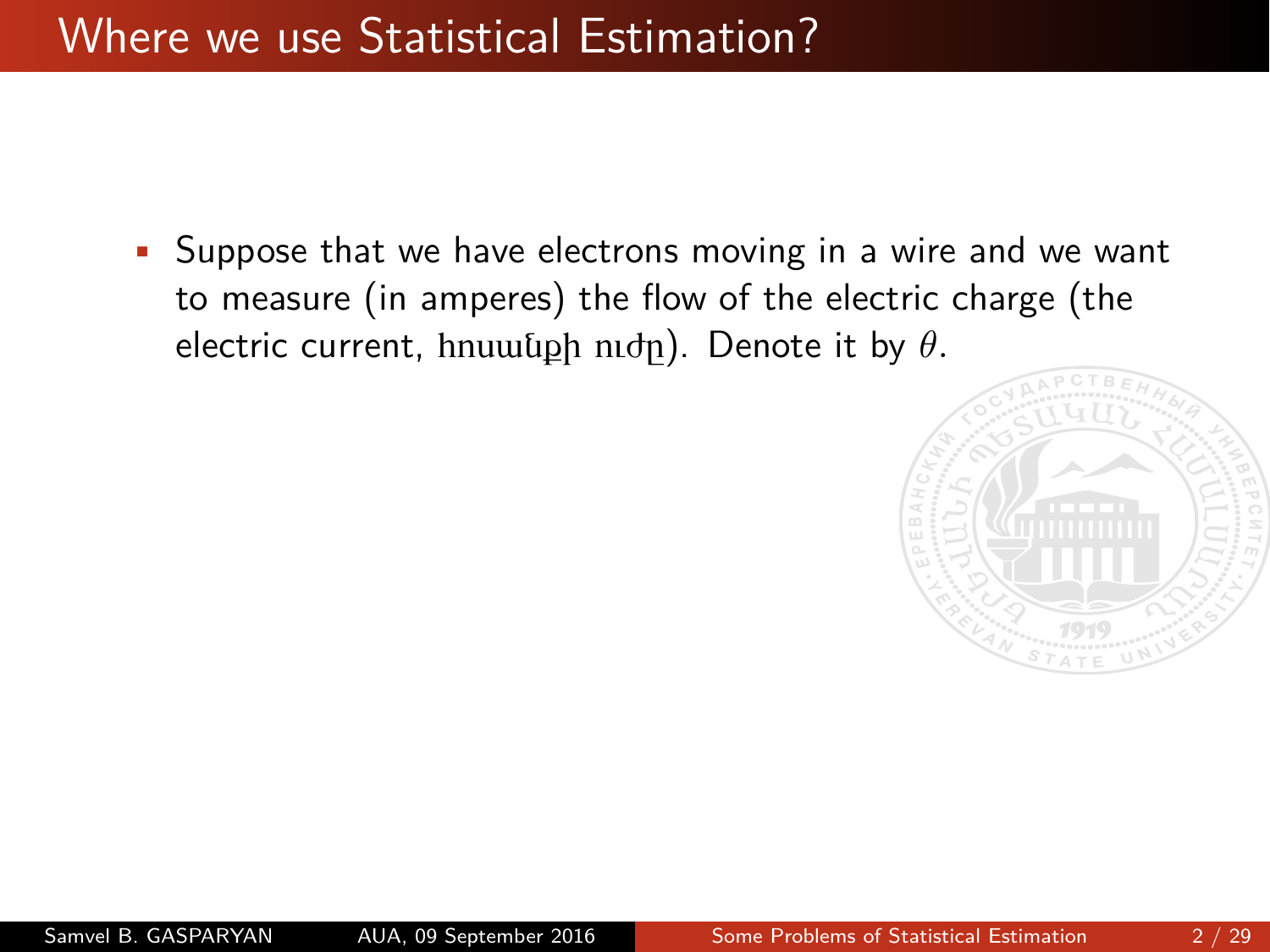#### Where we use Statistical Estimation?

- Suppose that we have electrons moving in a wire and we want to measure (in amperes) the flow of the electric charge (the electric current, հոսանքի ուժը). Denote it by *θ.*
- The first measurement gave as the value 5*.*4 amperes.

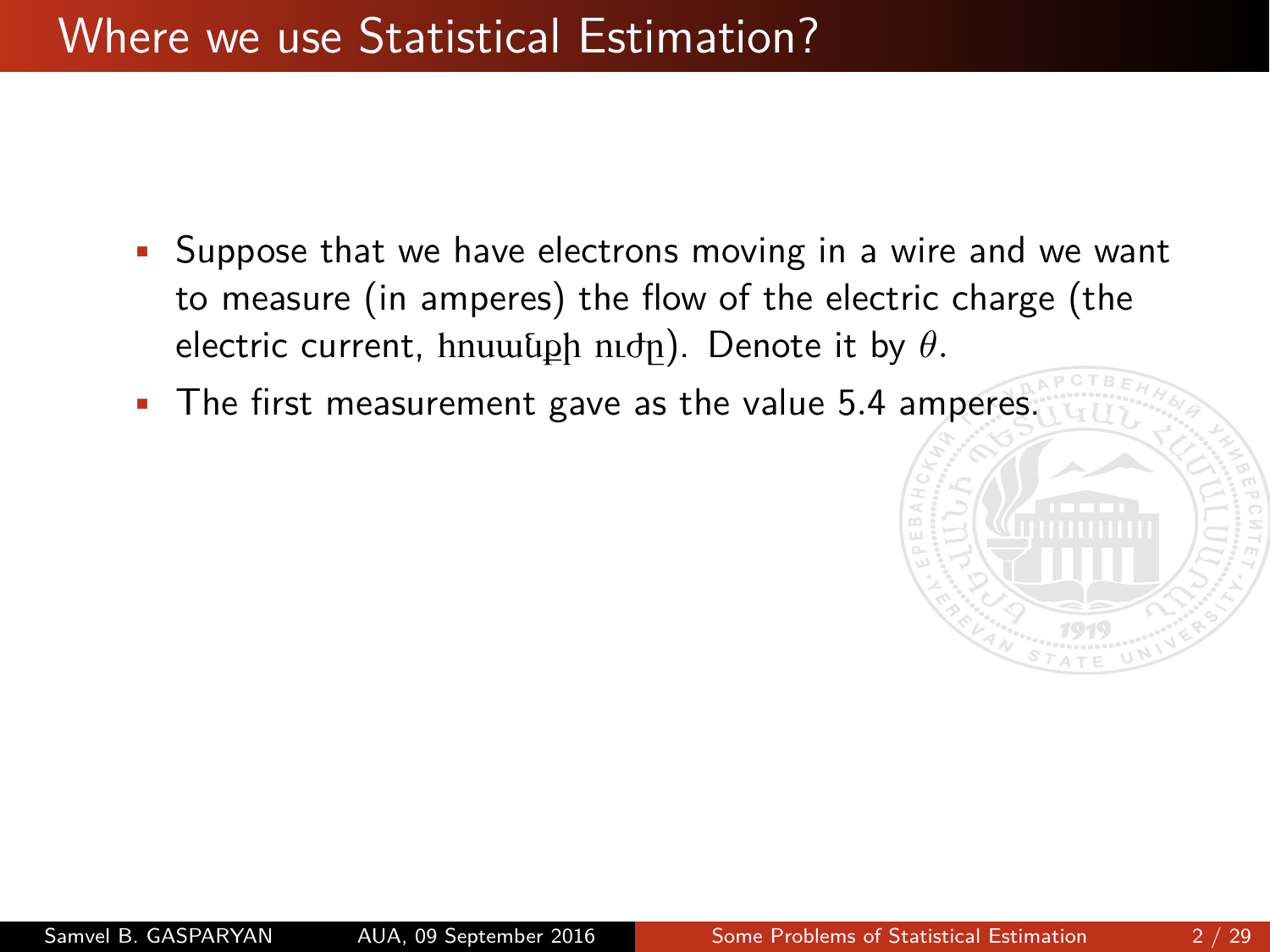#### Where we use Statistical Estimation?

- Suppose that we have electrons moving in a wire and we want to measure (in amperes) the flow of the electric charge (the electric current, հոսանքի ուժը). Denote it by *θ.*
- The first measurement gave as the value 5*.*4 amperes.
- We know that measurements contain errors with 3 characteristics
	- 1. Errors are small.
	- 2. Errors are random we cannot in advance characterize them.
	- 3. There are no systematic errors our measurements can be greater as well as smaller than the true value *θ.*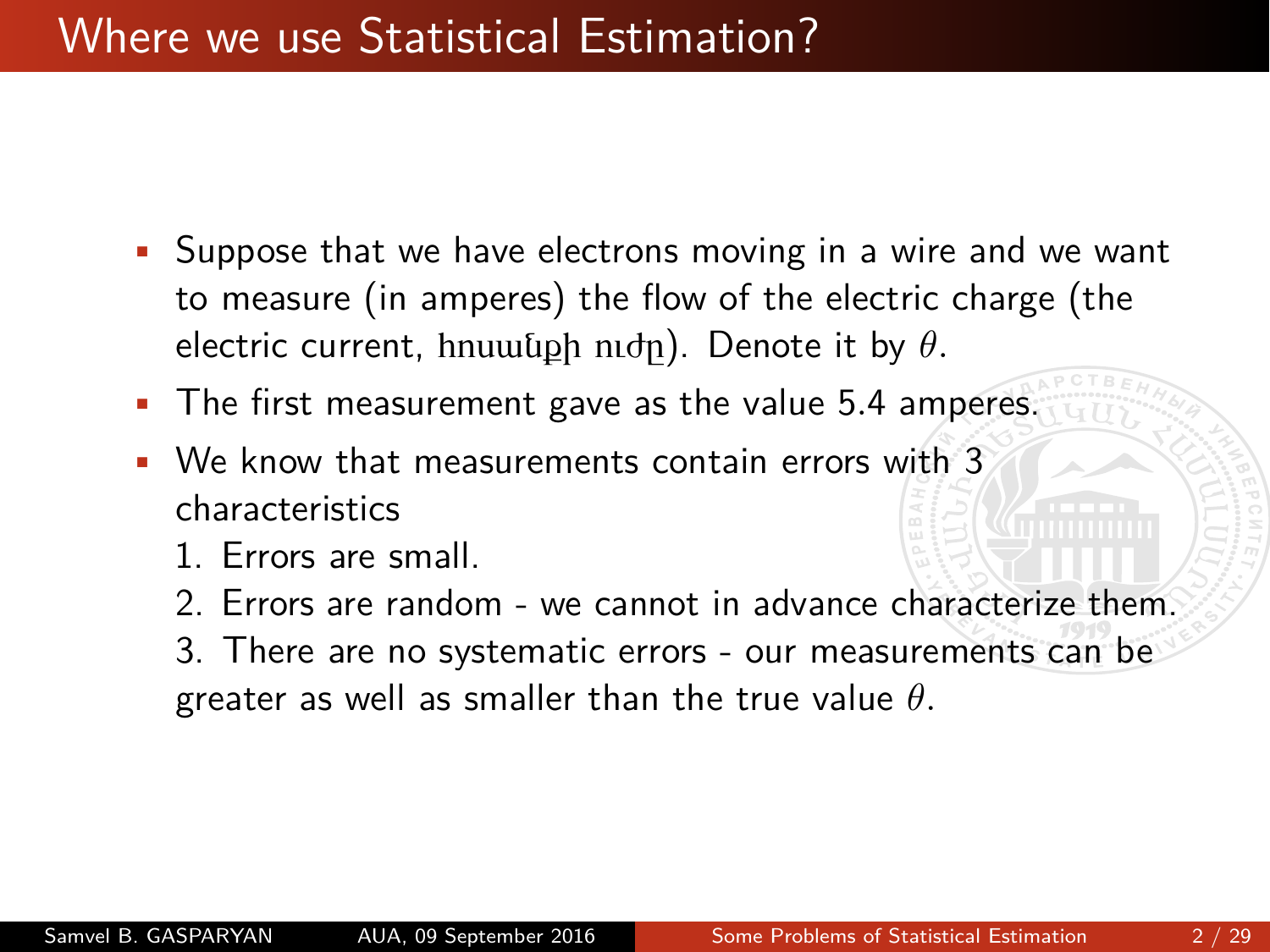# Where we use Statistical Estimation? (cont.)

• The measurement gave as an approximate value of the electric current  $\theta \approx 5.4$ 

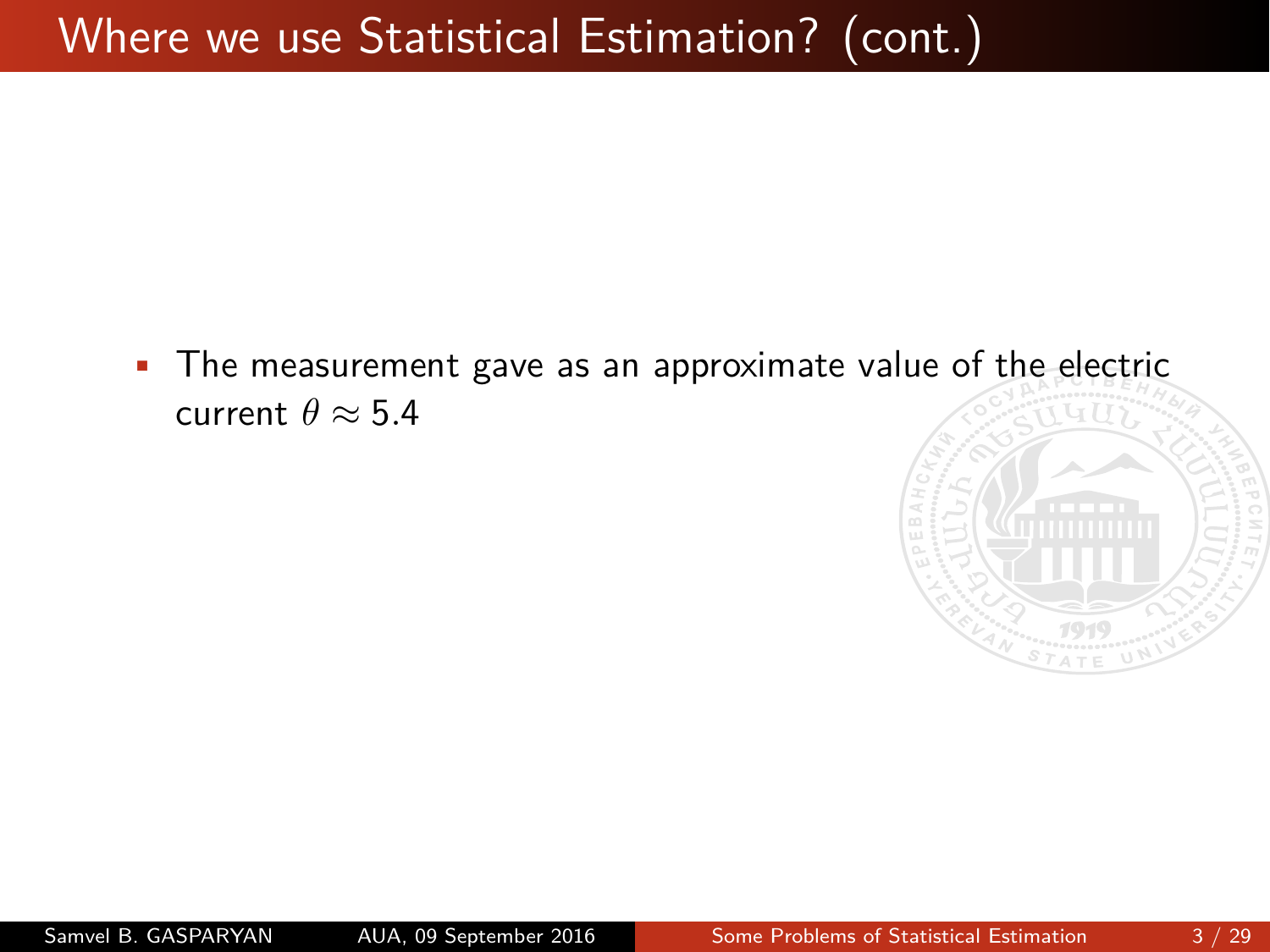# Where we use Statistical Estimation? (cont.)

- The measurement gave as an approximate value of the electric current  $\theta \approx 5.4$
- What can be done to have a more precise value of *θ*?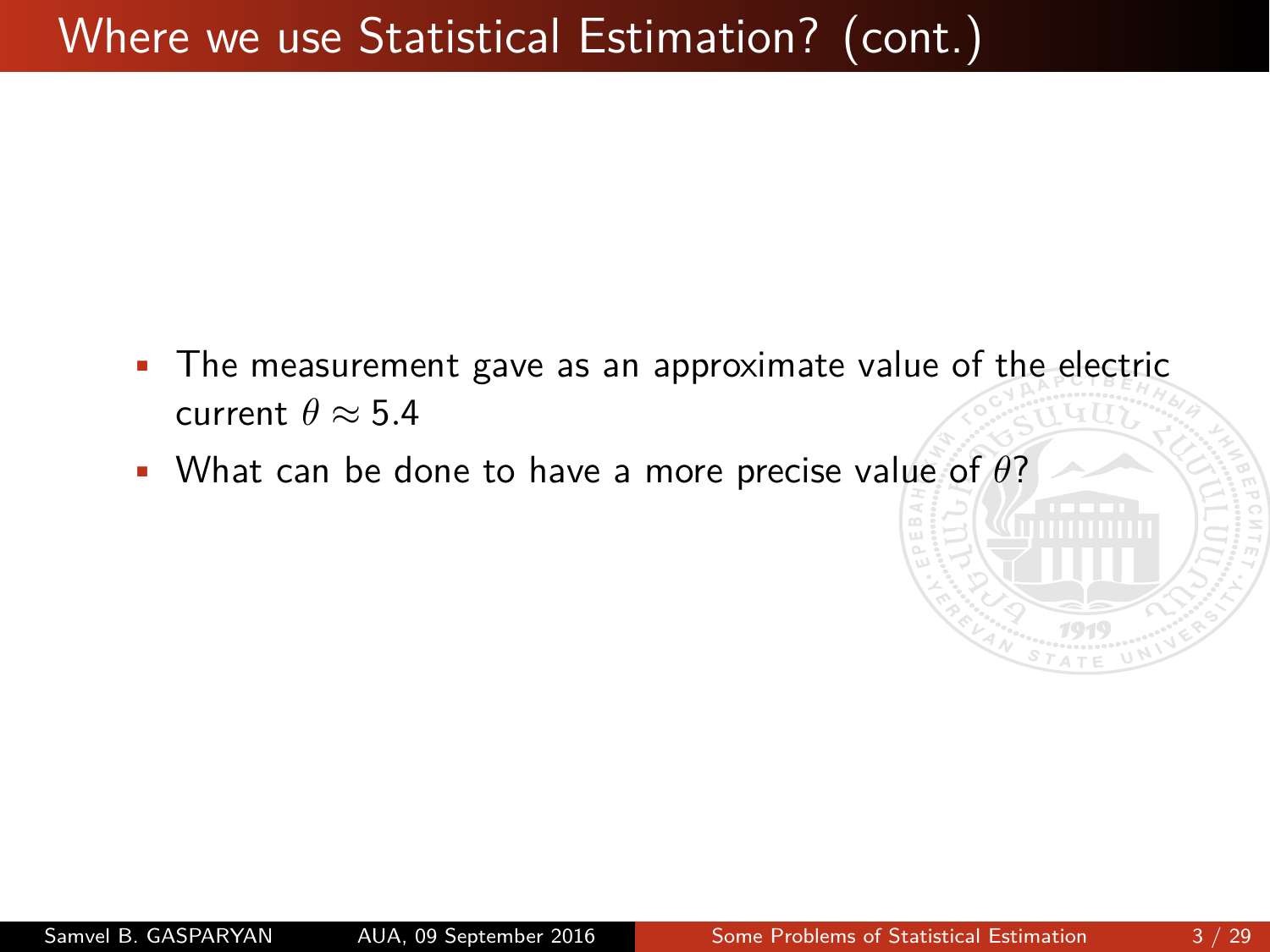# Where we use Statistical Estimation? (cont.)

- The measurement gave as an approximate value of the electric current  $\theta \approx 5.4$
- What can be done to have a more precise value of *θ*?
- Of course, we have to do more measurements.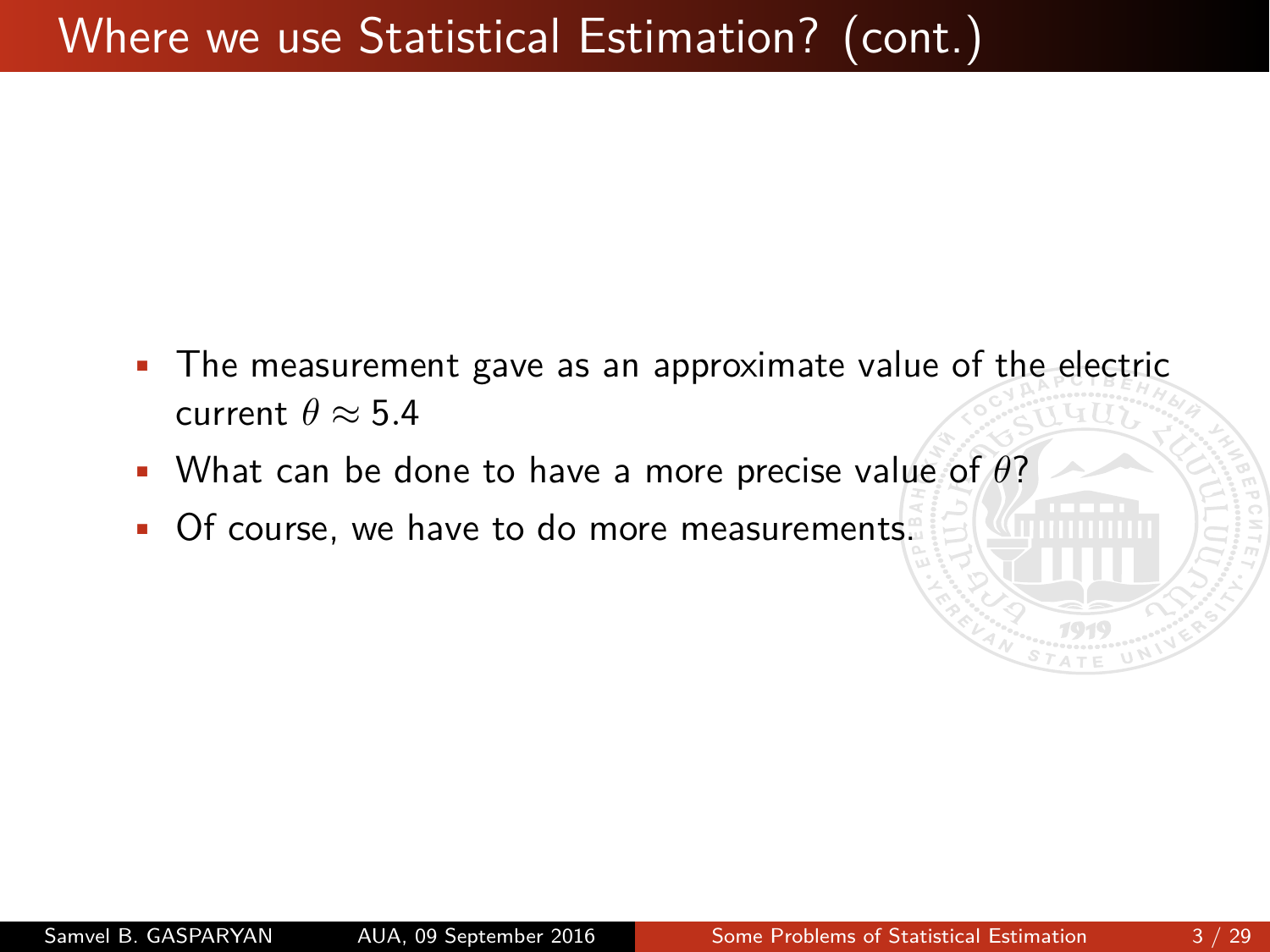• Suppose that after 5 measurements values are 5.4 5.32 5.68 5.26 5.1

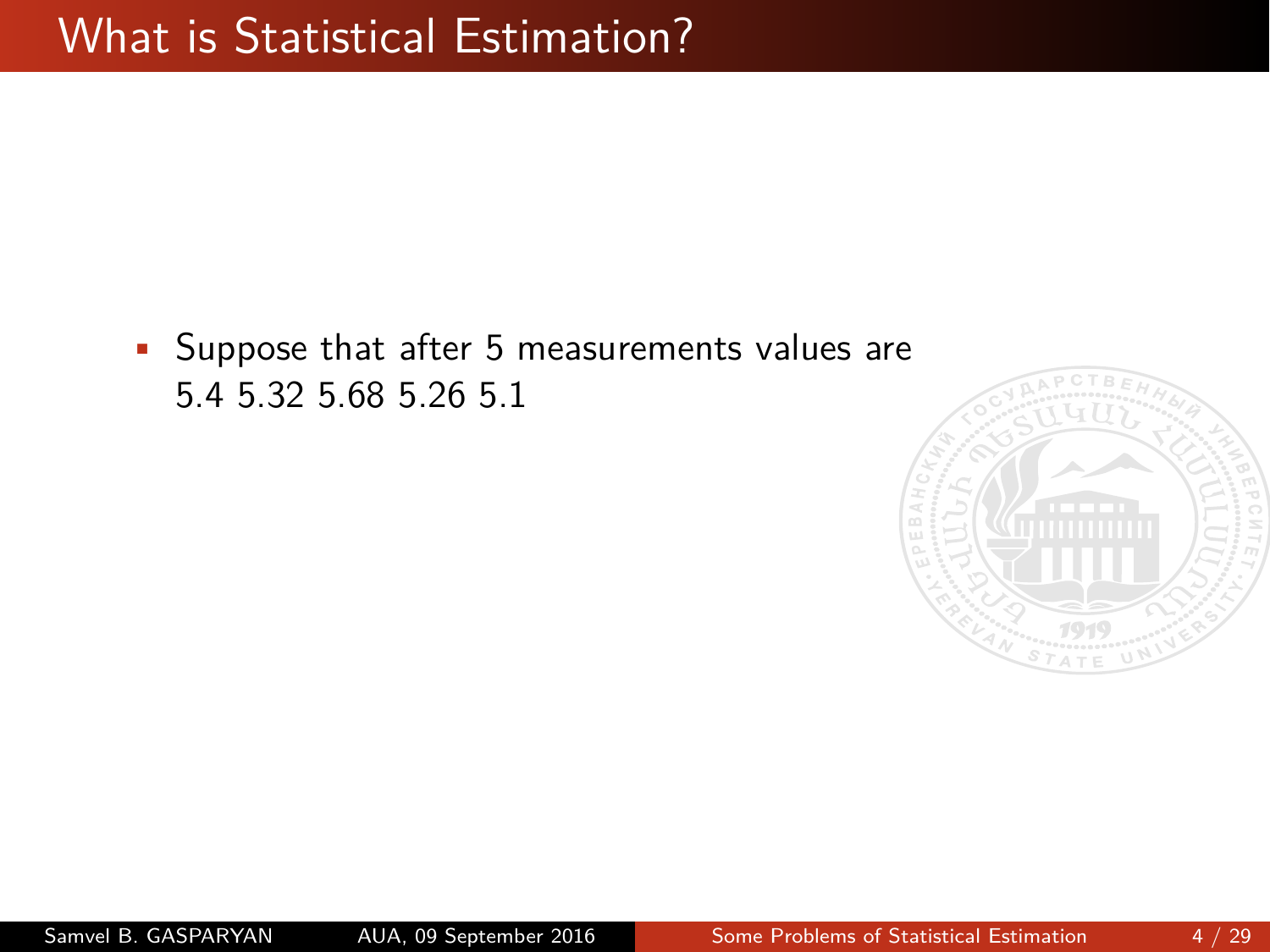- Suppose that after 5 measurements values are 5.4 5.32 5.68 5.26 5.1
- The central question of the statistical estimation is: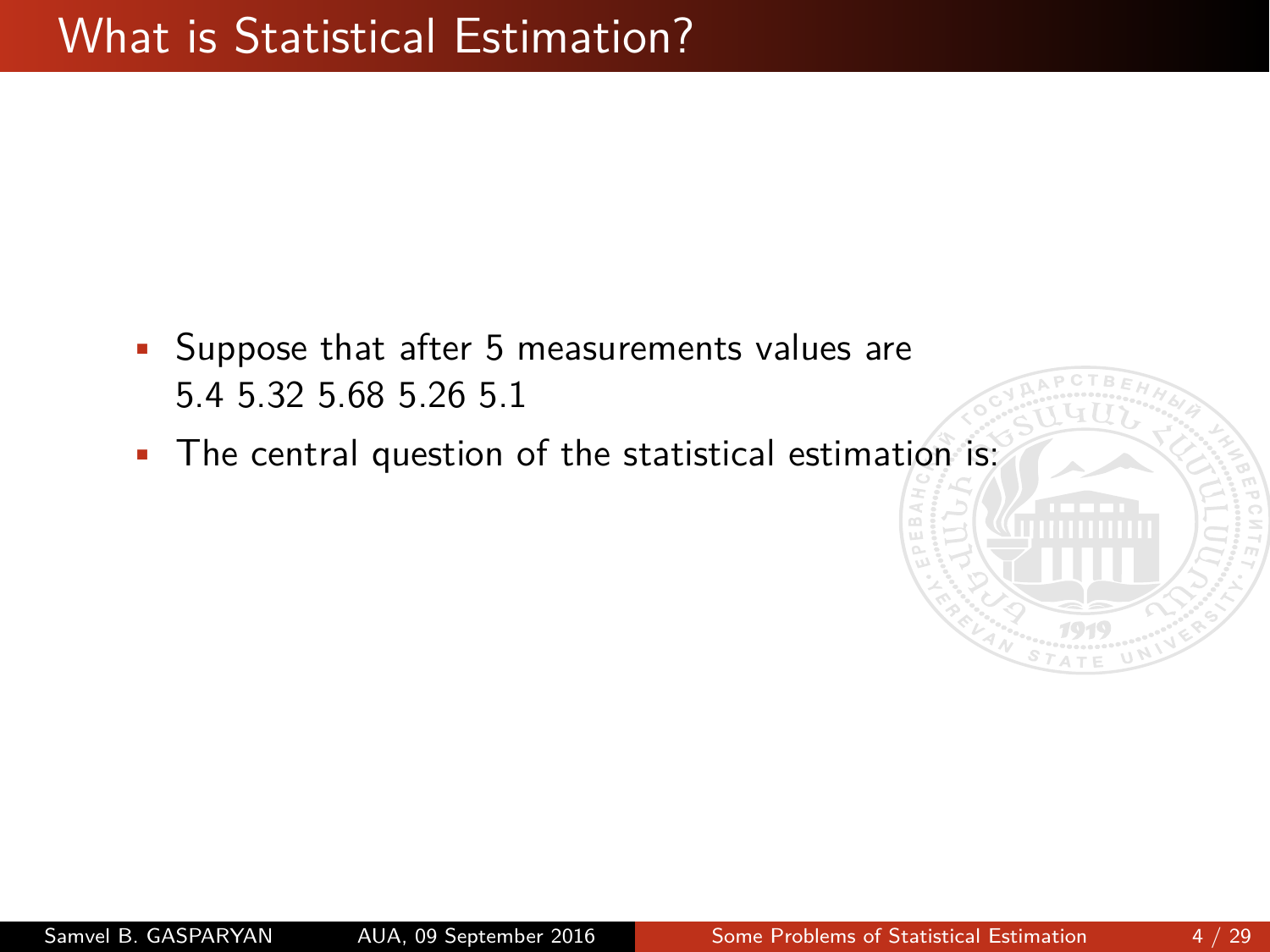- Suppose that after 5 measurements values are 5.4 5.32 5.68 5.26 5.1
- The central question of the statistical estimation is:
- What we have to do with the data to obtain a more precise estimate for *θ*?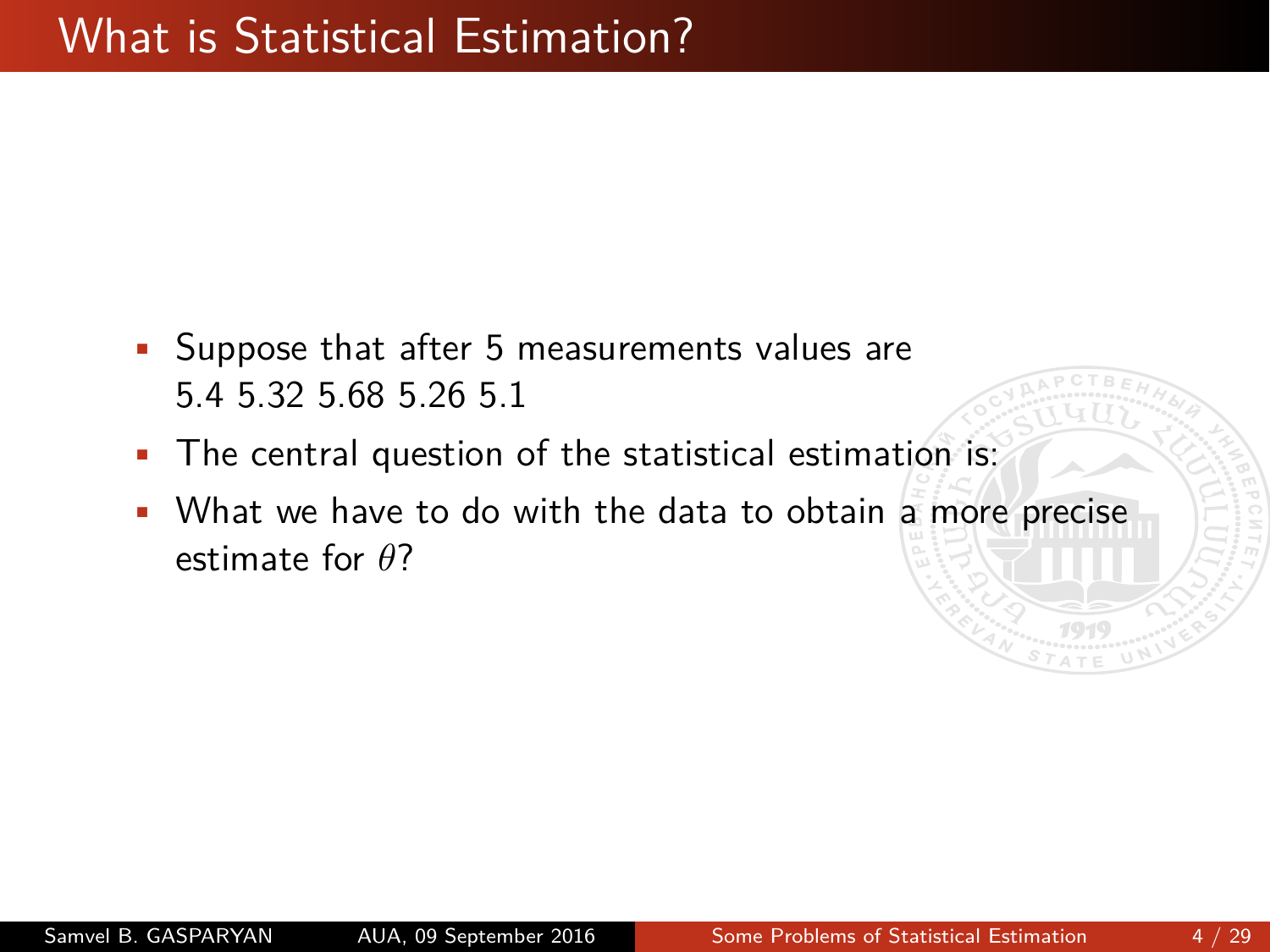#### A first look at data

x=**c**(5.4,5.32,5.68,5.26,5.1) y=**c**(x[1],**min**(x),**max**(x),**median**(x),**mean**(x)) **names**(y)=**c**("First","Min","Max","Median","Mean") **sort**(x) ## [1] 5.10 5.26 5.32 5.40 5.68 y ## First Min Max Median Mean

## 5.400 5.100 5.680 5.320 5.352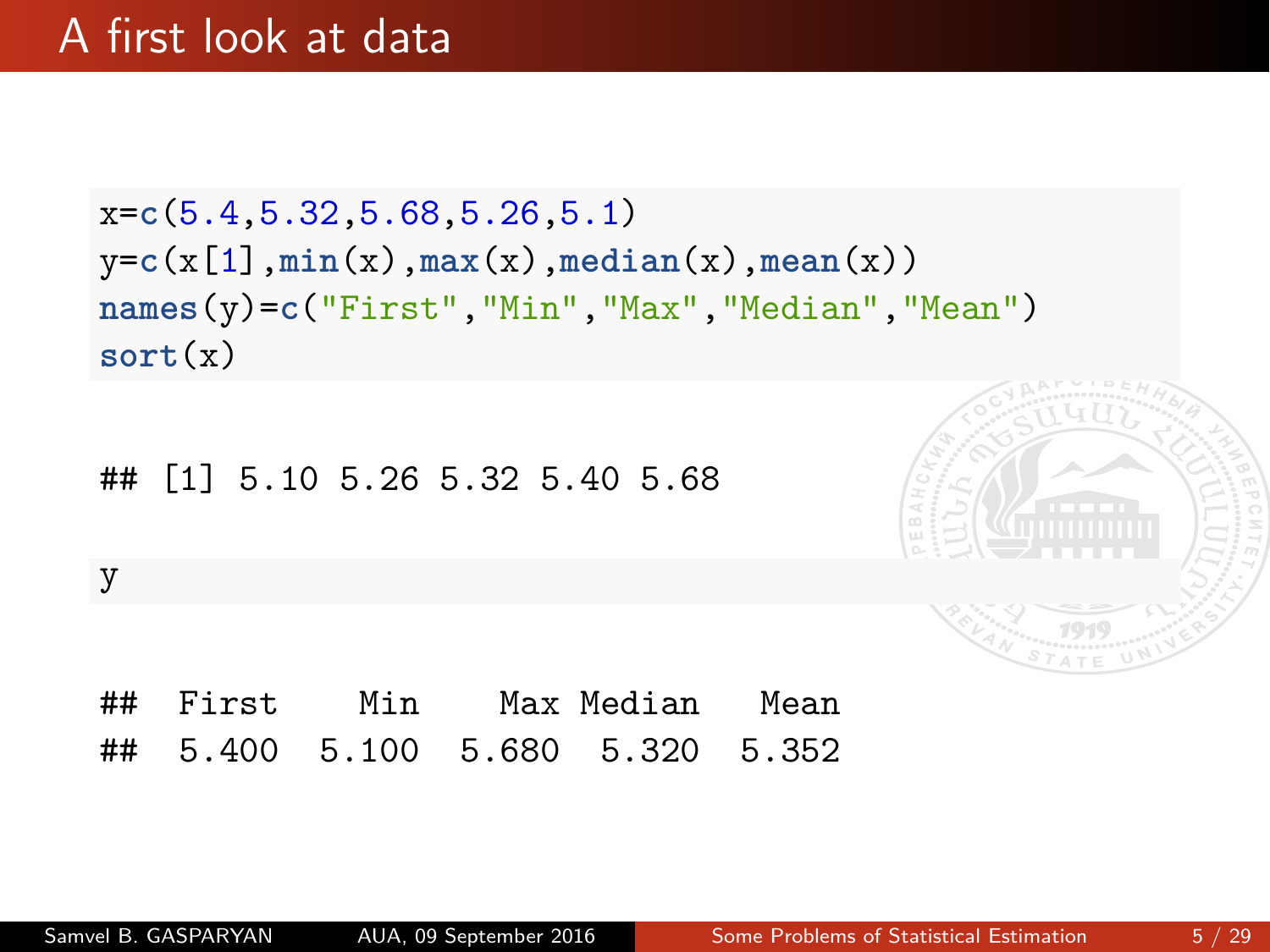• To do Statistical Estimation we need data, which we obtain by simulations (Կեղծակերպություն).

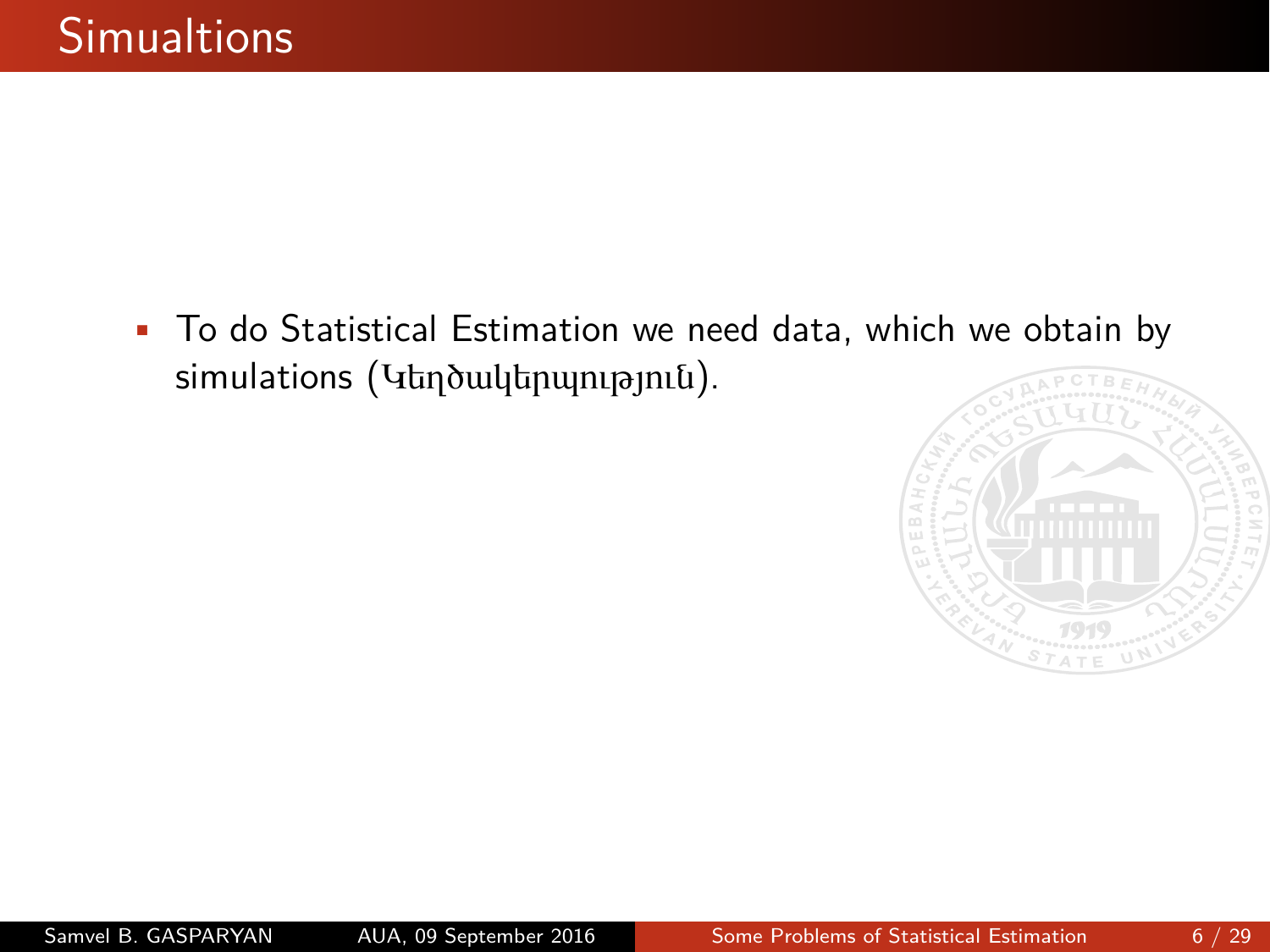- To do Statistical Estimation we need data, which we obtain by simulations (Կեղծակերպություն).
- We use simulations to illustrate theoretical results.

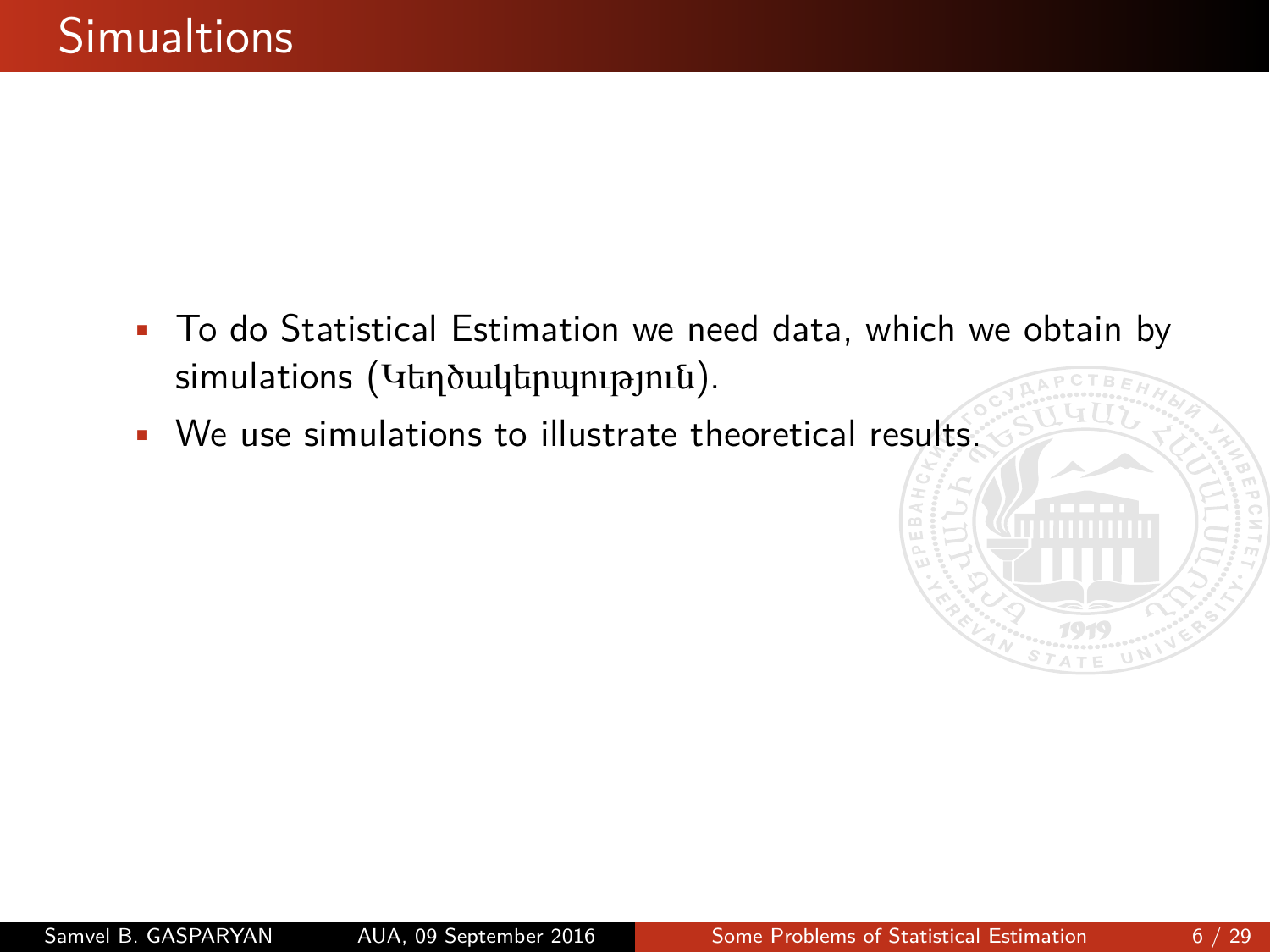- To do Statistical Estimation we need data, which we obtain by simulations (Կեղծակերպություն).
- We use simulations to illustrate theoretical results.
- We simulate that we do not know the true value (in fact we do know) and check whether our estimates are really close to the true value or not.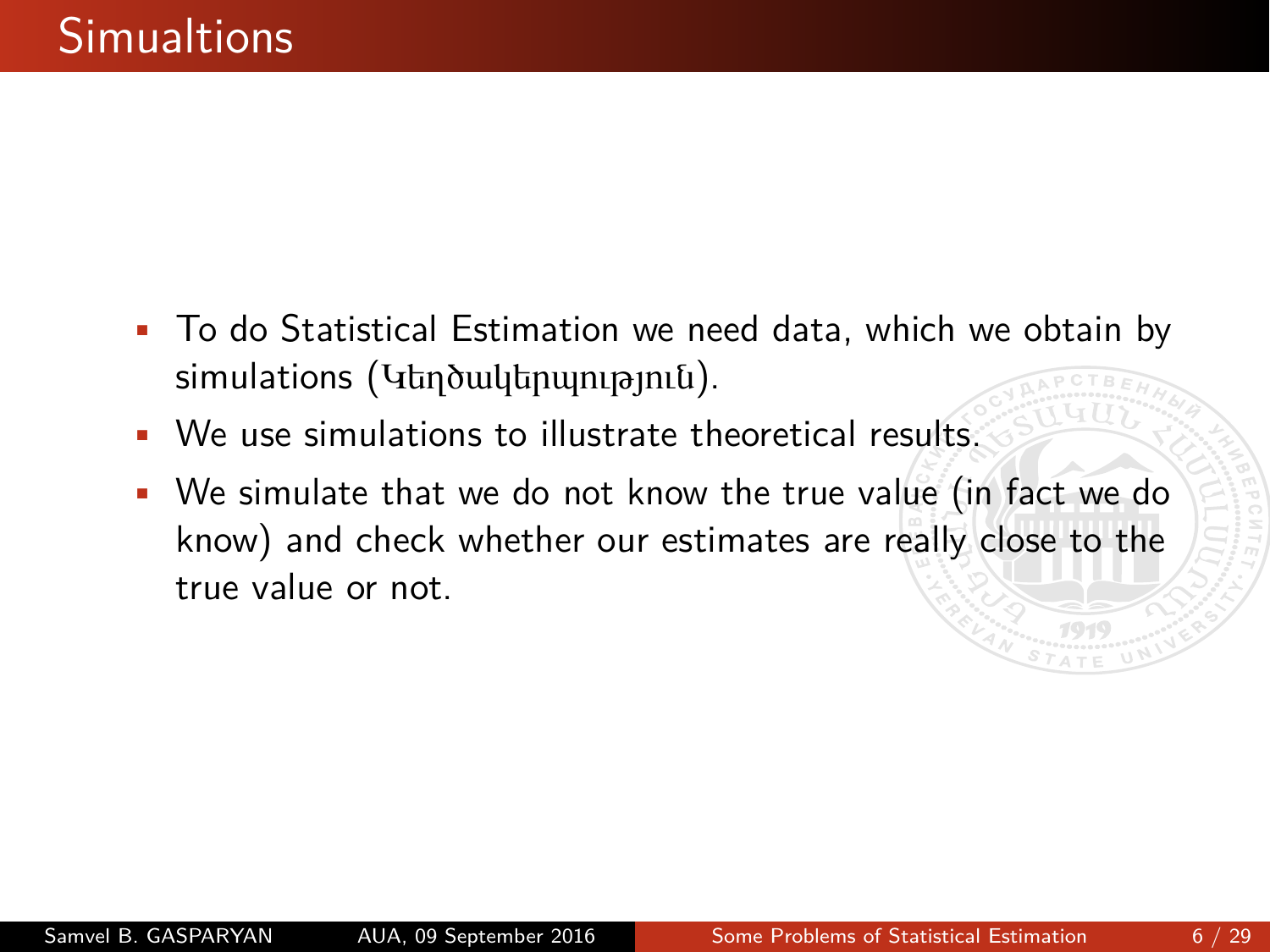• Suppose we have *n* observations from a normal distribution  $\mathcal{N}(\theta, 1)$ 

$$
X_n=(X_1,\cdots,X_n)
$$

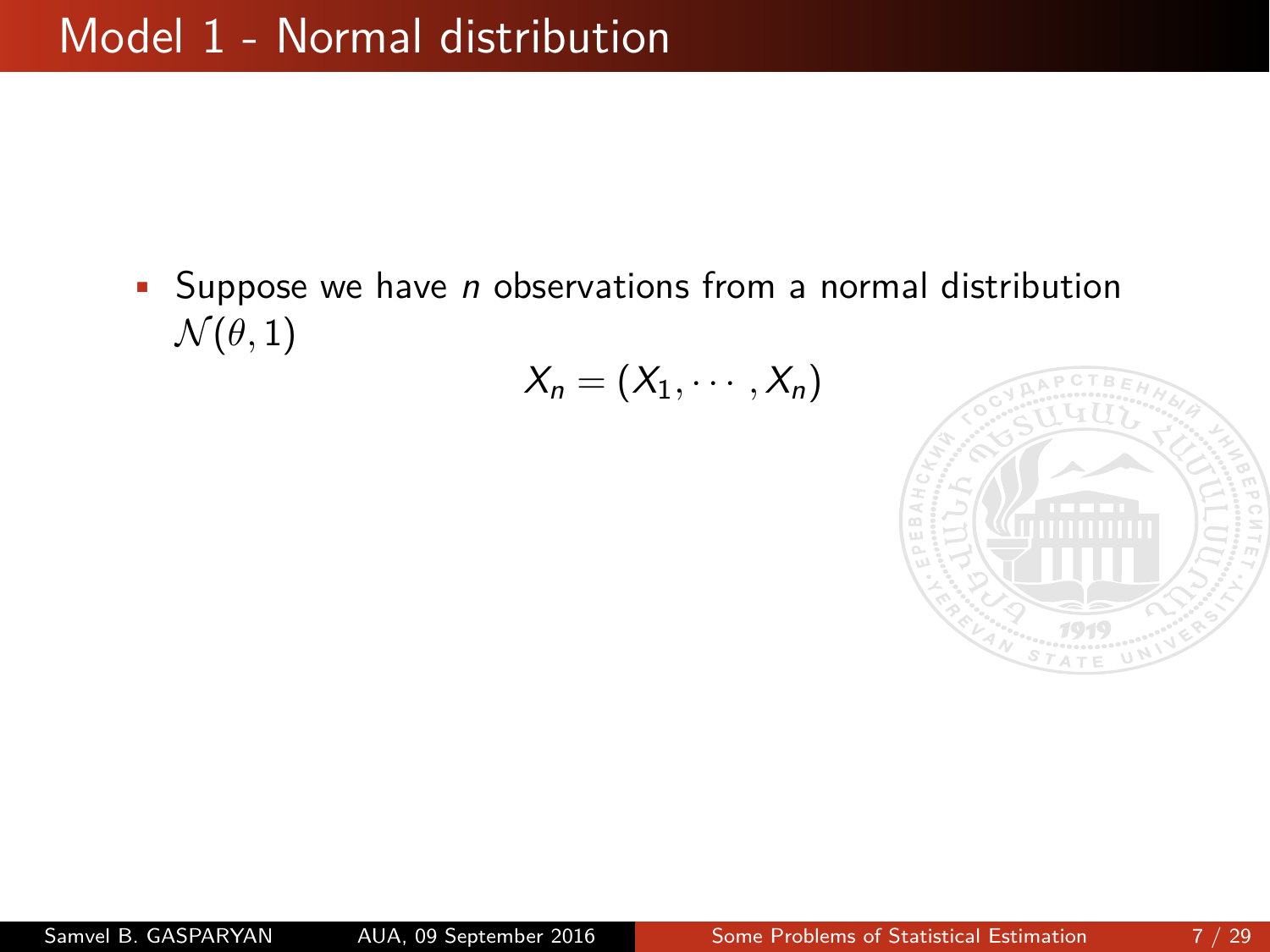• Suppose we have *n* observations from a normal distribution  $\mathcal{N}(\theta, 1)$ 

$$
X_n=(X_1,\cdots,X_n)
$$

Using the date we have to construct a good estimator (one which approaches to the true value as the number of observations become bigger).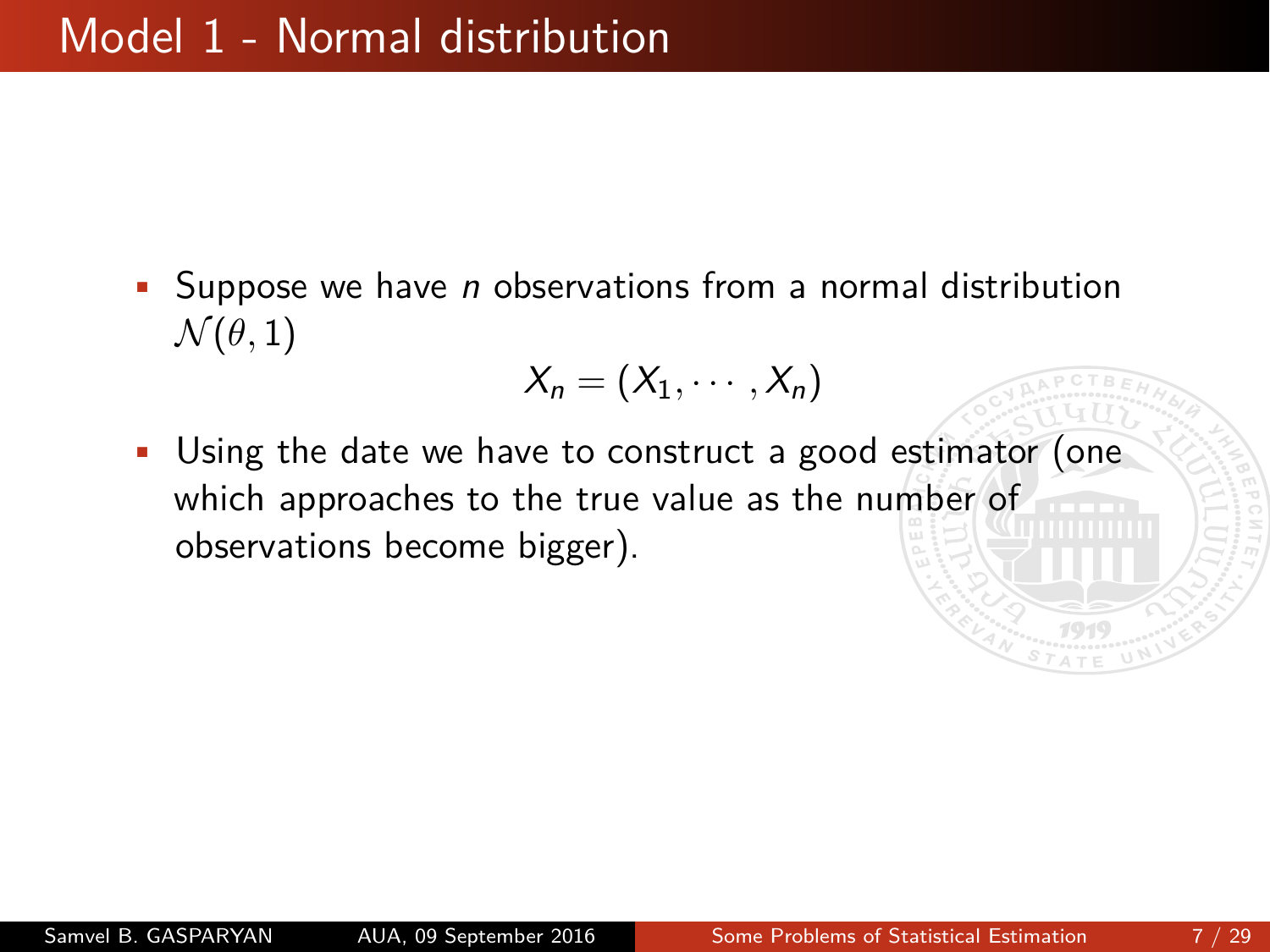• Suppose we have *n* observations from a normal distribution  $\mathcal{N}(\theta, 1)$ 

$$
X_n=(X_1,\cdots,X_n)
$$

- Using the date we have to construct a good estimator (one which approaches to the true value as the number of observations become bigger).
- We will be interested also in construction of the best possible estimator.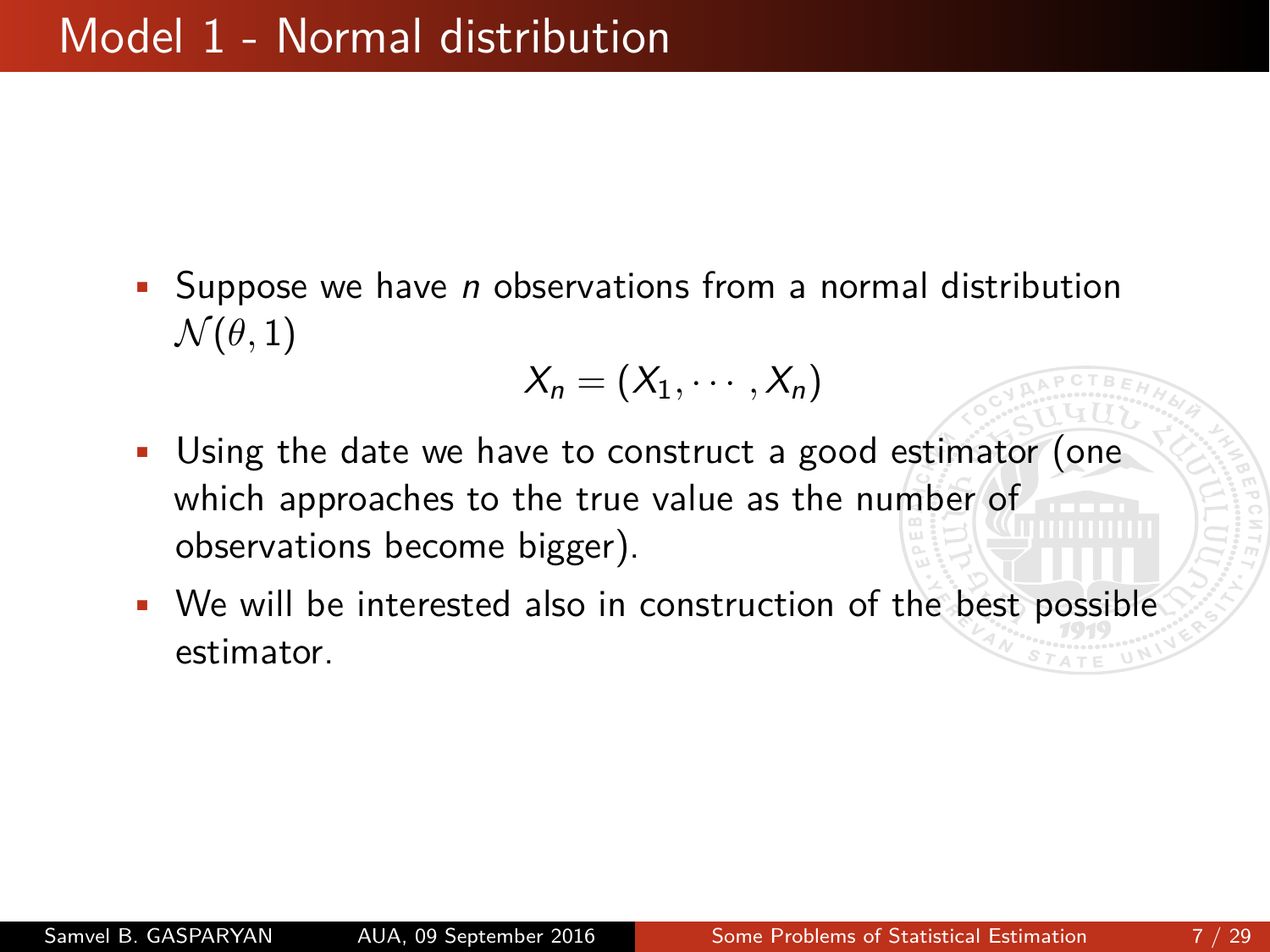Model 1 - Normal distribution (part 2)

• The obvious choice (because of the law of large numbers) is the average of the data

$$
\hat{\theta}_n = \frac{1}{n} \sum_{i=1}^n X_i.
$$

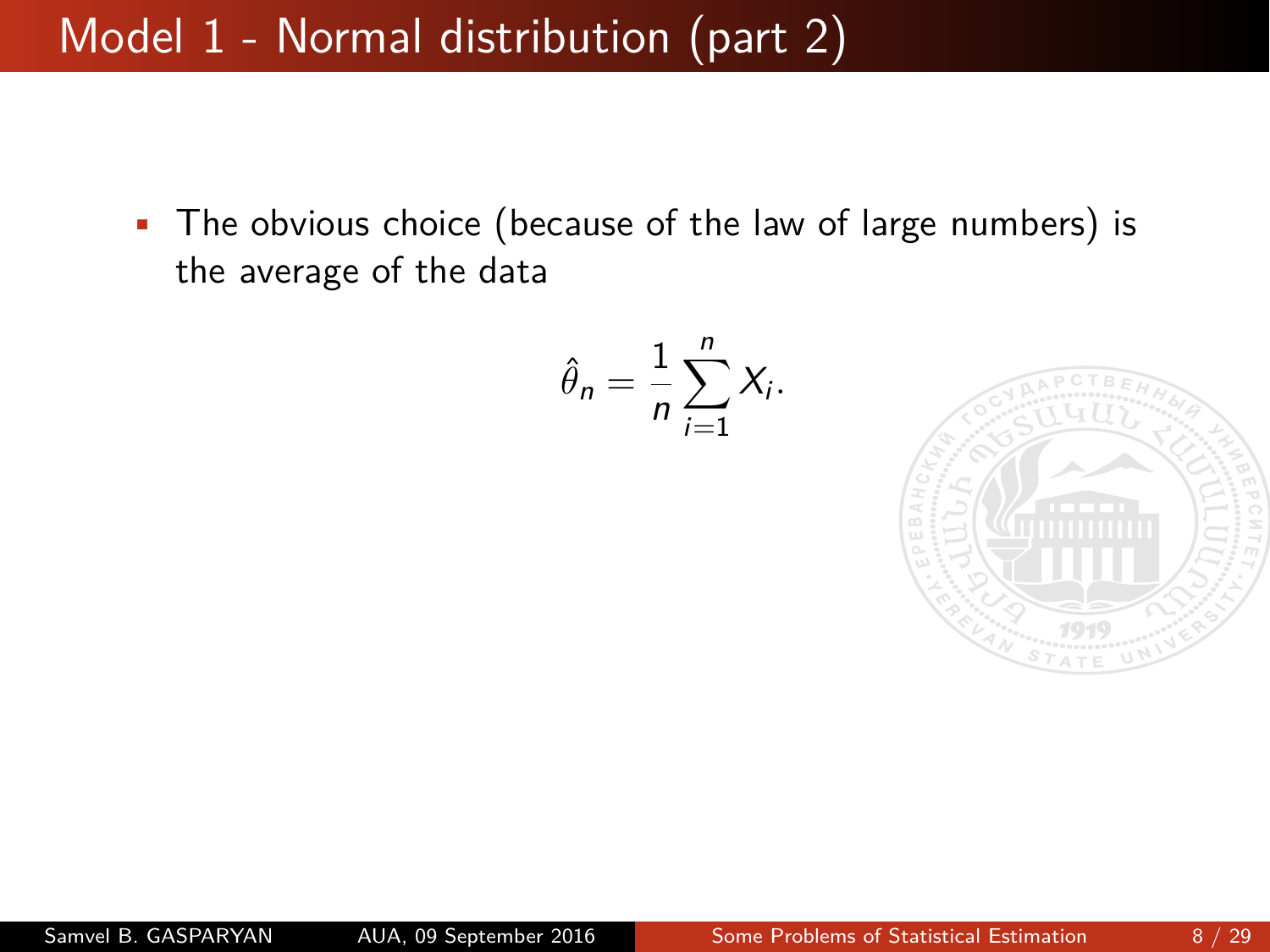Model 1 - Normal distribution (part 2)

• The obvious choice (because of the law of large numbers) is the average of the data

$$
\hat{\theta}_n = \frac{1}{n} \sum_{i=1}^n X_i.
$$

• But we can also construct another estimator

$$
\bar{\theta}_n = \ln\left(\frac{1}{n}\sum_{i=1}e^{X_i}\right) - \frac{1}{2}.
$$

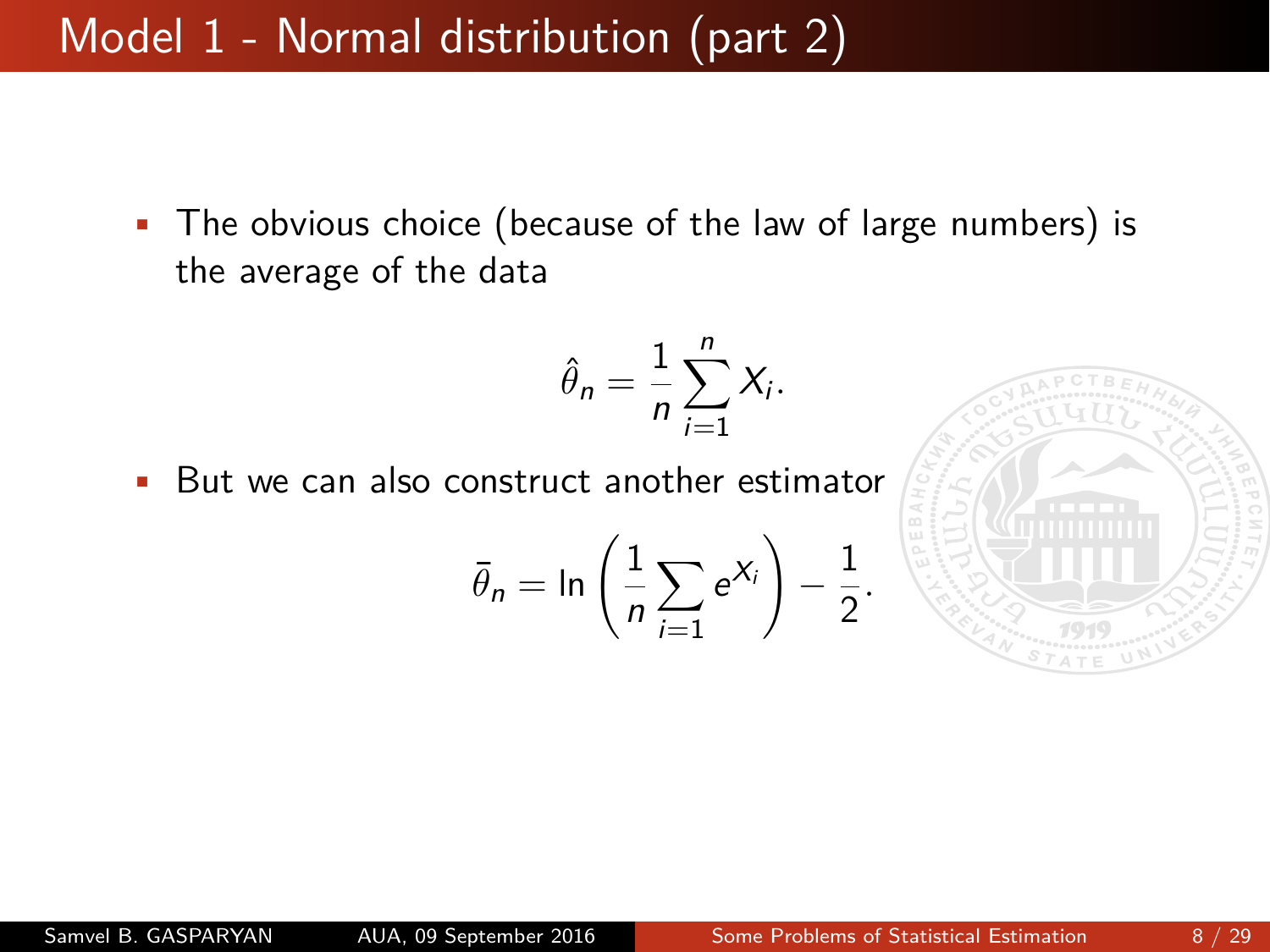Model 1 - Normal distribution (part 2)

• The obvious choice (because of the law of large numbers) is the average of the data

$$
\hat{\theta}_n = \frac{1}{n} \sum_{i=1}^n X_i.
$$

• But we can also construct another estimator

$$
\bar{\theta}_n = \ln\left(\frac{1}{n}\sum_{i=1}e^{X_i}\right) - \frac{1}{2}.
$$

• We will see that both of them are good estimators. We'll figure out which one is better and how to find the best one.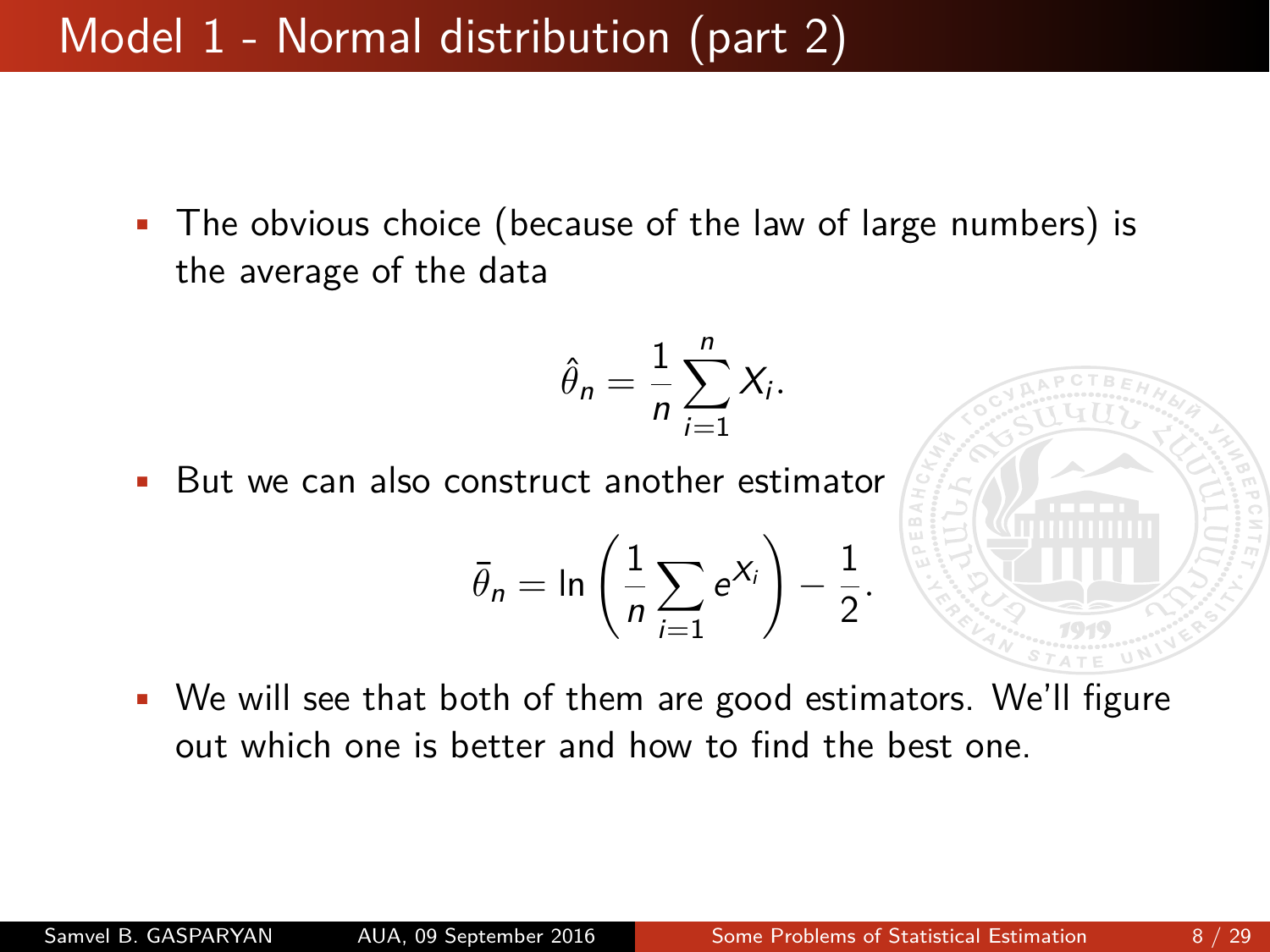```
theta=2
n=500
X=rnorm(n,mean=theta,sd=1)
th1=cumsum(X)/(1:n)
th=cumsum(exp(X))/(1:n)
th2=log(th)-0.5
plot(1:n,th1,'l',col=3,ylim=c(1.5,2.5),
     xlab="Observations",ylab=c("Estimators"))
lines(1:n,th2,col=4)
abline(h=theta,lty=2,col=2)
legend(100,2.4,c("Average","Second Estimator",
      "True Value"),lty=c(1,1,2),col=c(3,4,2))
```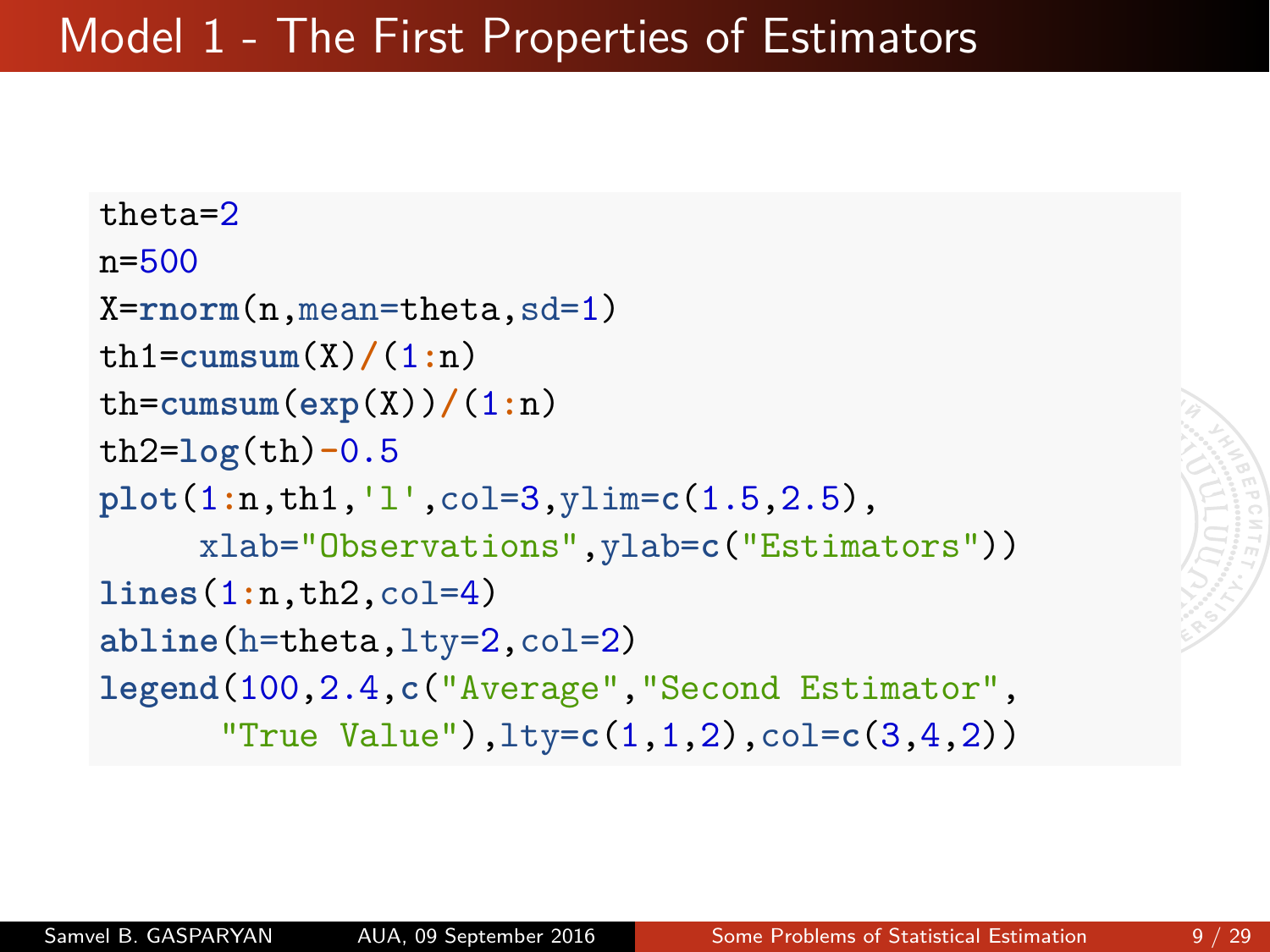## Model 1 - The First Properties of Estimators (part 2)

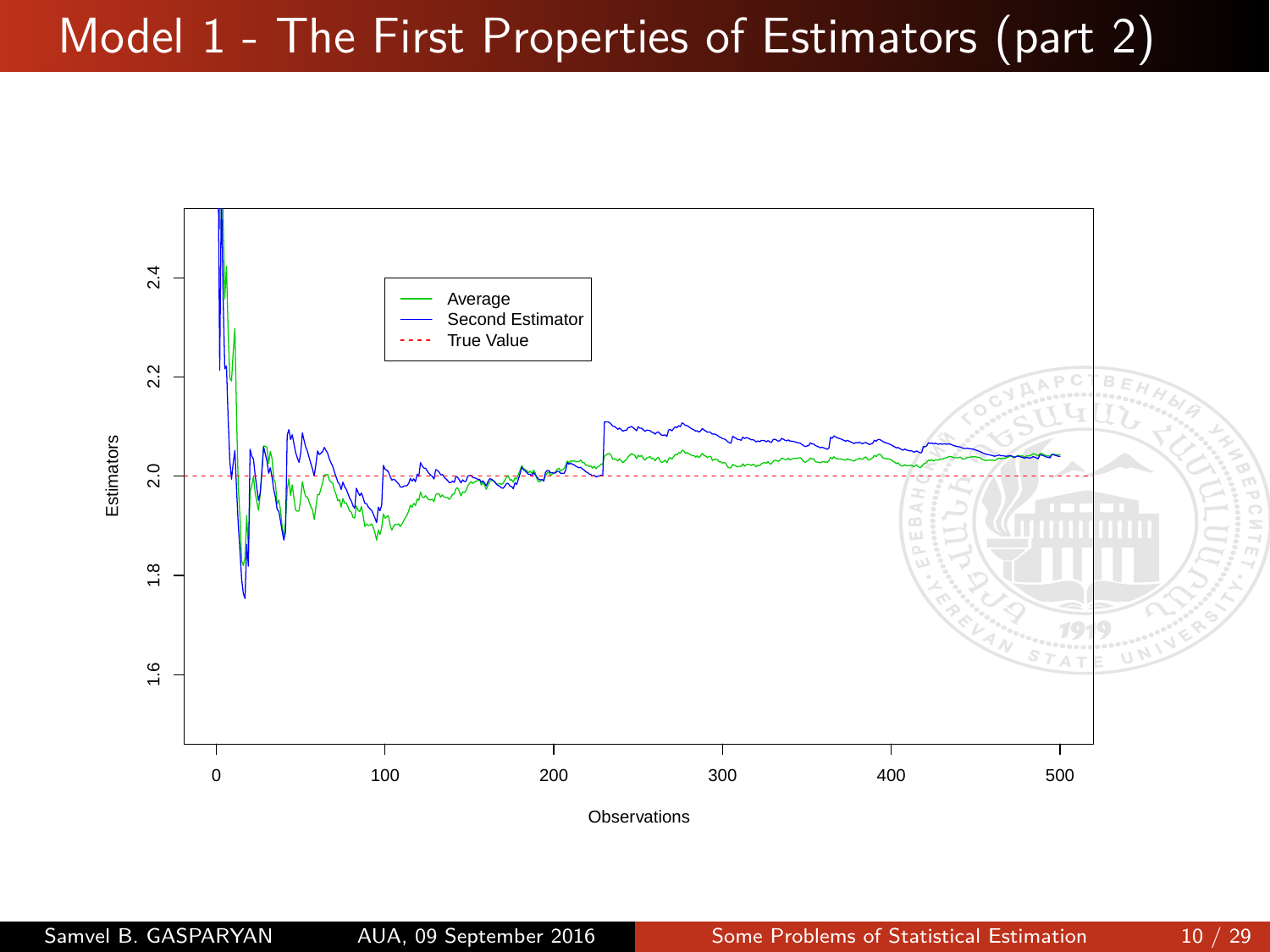• To compare estimators first of all we look at their convergence rate.

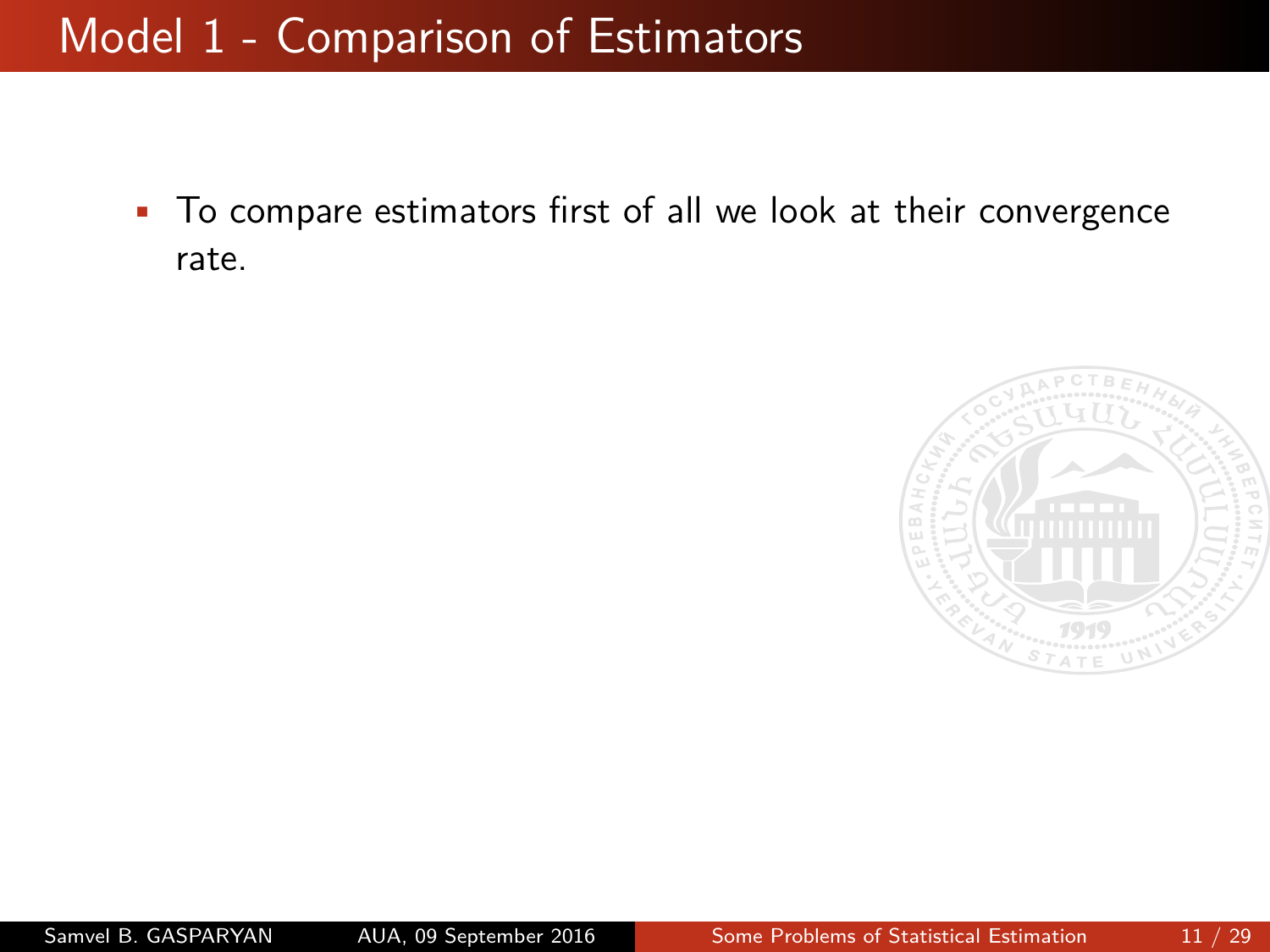- To compare estimators first of all we look at their convergence rate.
- For both estimators the convergence rate is  $\sqrt{n}$

$$
\sqrt{n}(\hat{\theta}_n - \theta) \Longrightarrow \mathcal{N}(0, \sigma_1^2), \quad \sqrt{n}(\bar{\theta}_n - \theta) \Longrightarrow \mathcal{N}(0, \sigma_2^2)^{\frac{\beta}{\beta}} \stackrel{\text{SVD}}{\longrightarrow}
$$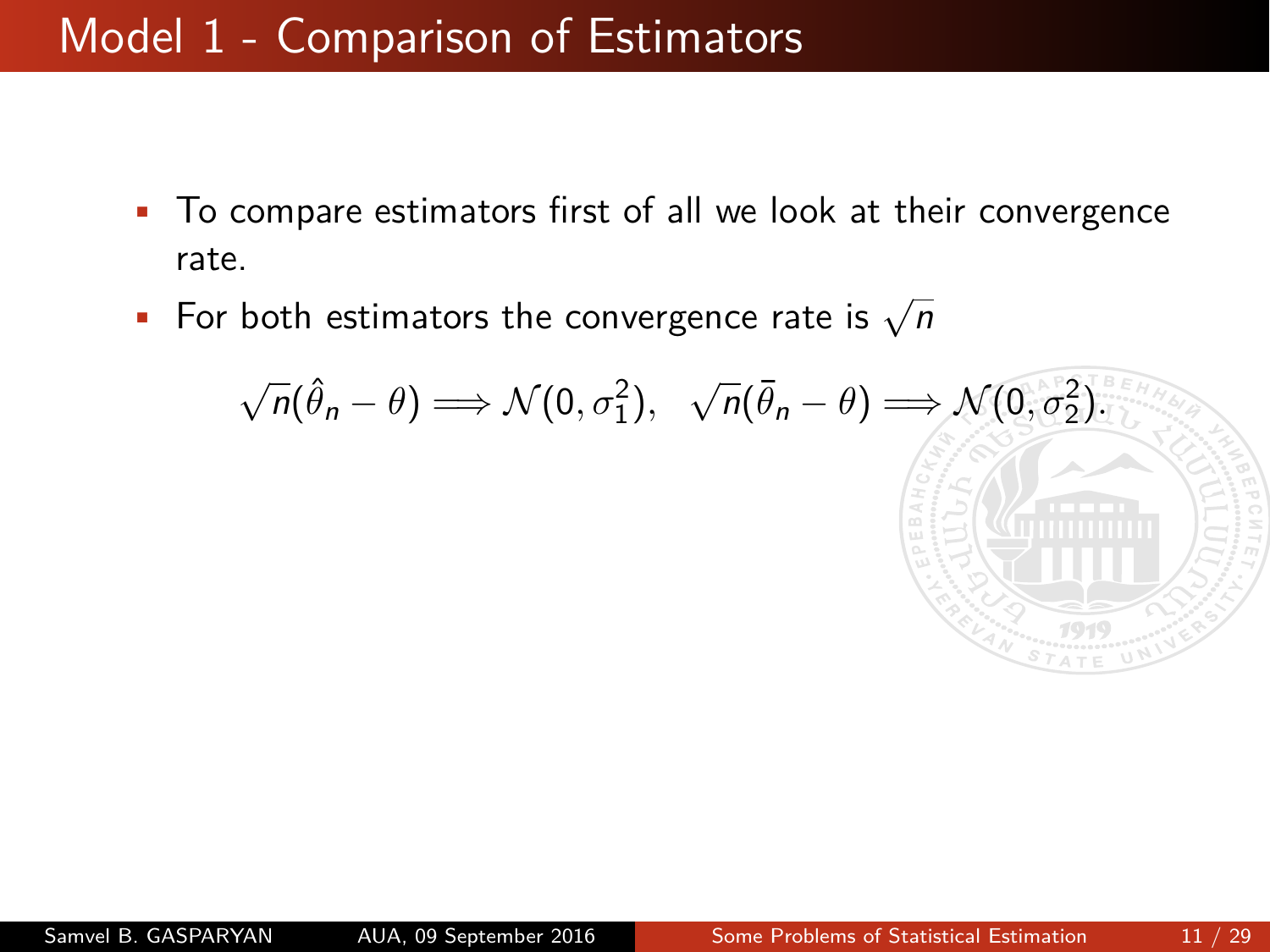- To compare estimators first of all we look at their convergence rate.
- For both estimators the convergence rate is  $\sqrt{n}$

$$
\sqrt{n}(\hat{\theta}_n - \theta) \Longrightarrow \mathcal{N}(0, \sigma_1^2), \quad \sqrt{n}(\bar{\theta}_n - \theta) \Longrightarrow \mathcal{N}(0, \sigma_2^2).
$$

• Next, we have to look at the asymptotic variances  $\sigma_1^2$ ,  $\sigma_2^2$ (smaller better).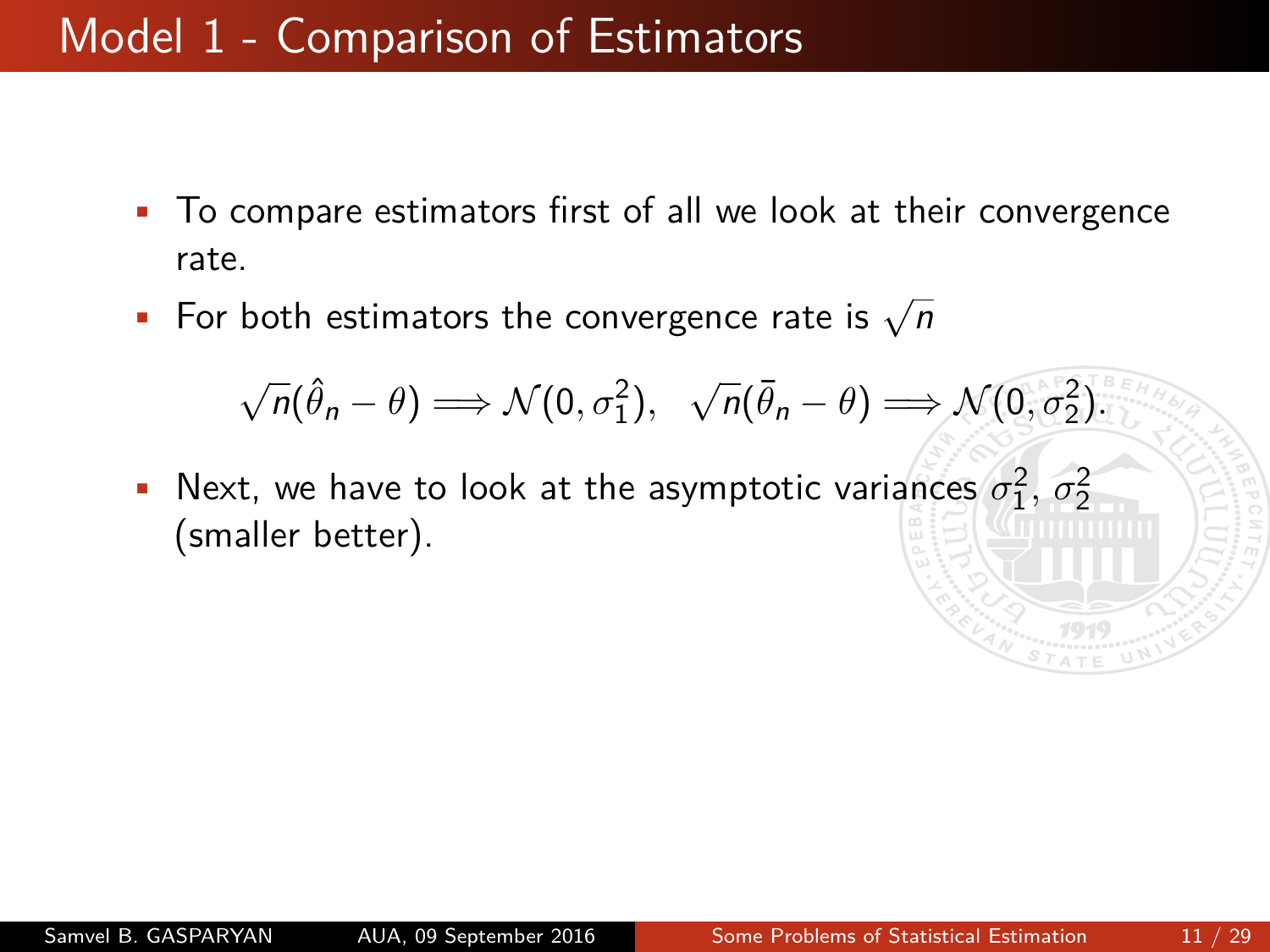- To compare estimators first of all we look at their convergence rate.
- For both estimators the convergence rate is  $\sqrt{n}$

$$
\sqrt{n}(\hat{\theta}_n - \theta) \Longrightarrow \mathcal{N}(0, \sigma_1^2), \quad \sqrt{n}(\bar{\theta}_n - \theta) \Longrightarrow \mathcal{N}(0, \sigma_2^2).
$$

• Next, we have to look at the asymptotic variances  $\sigma_1^2$ ,  $\sigma_2^2$ (smaller better).

• Here 
$$
\sigma_1^2 = 1
$$
,  $\sigma_2^2 = e - 1$ , that is

$$
\sigma_1^2 < \sigma_2^2.
$$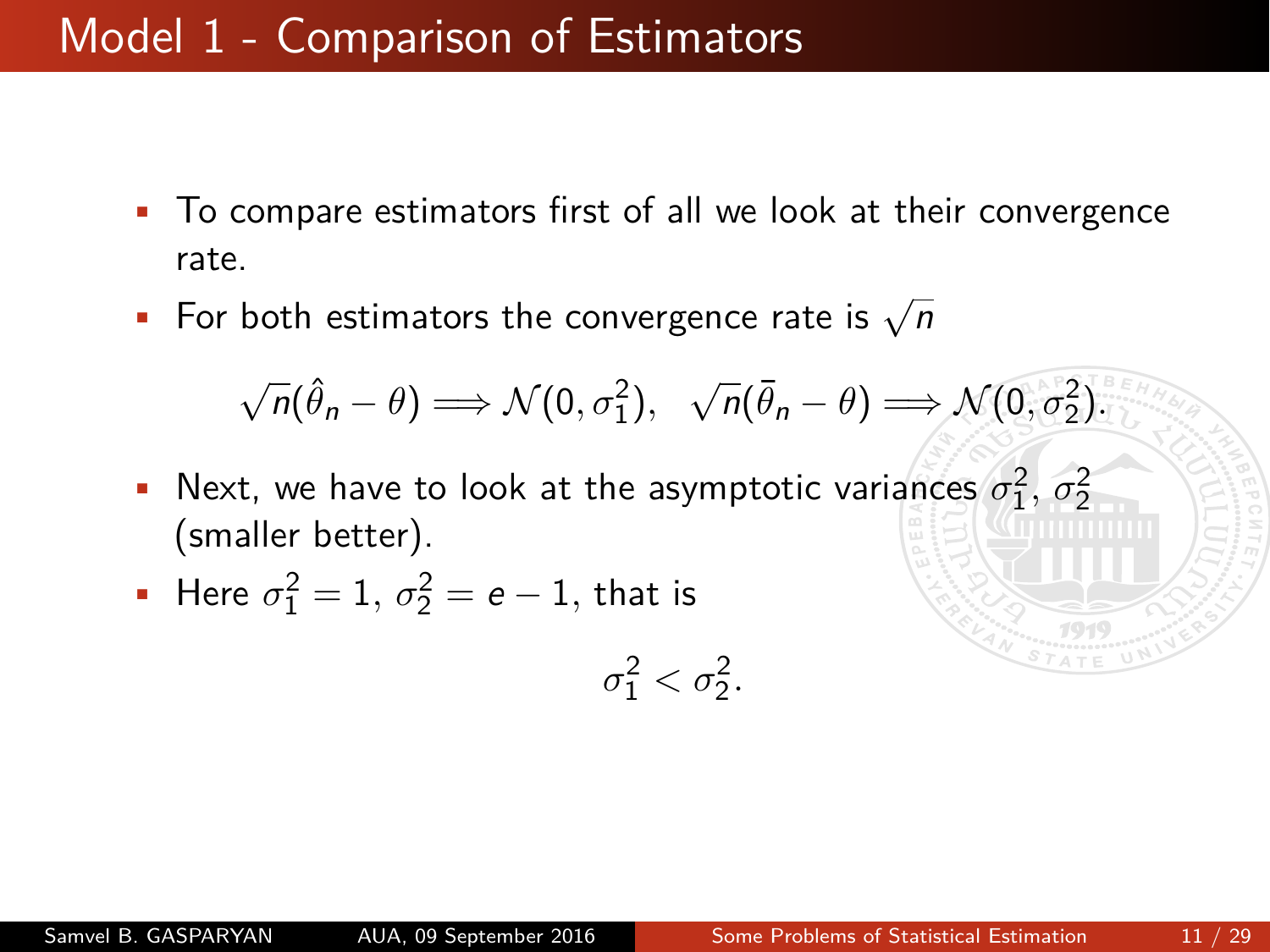```
theta=2;m=1000;n=10000
th1=numeric();th2=numeric()
for(i in 1:m){
X=rnorm(n,mean=theta,sd=1)
th1[i]=mean(X)
th=mean(exp(X))
th2[i]=log(th)-0.5
}
int=seq(-3.5,3.5,0.001);s=exp(1)-1
par(mfrow=c(1,2))
hist(sqrt(n)*(th1-theta),nclass=50,freq=FALSE,
     main="Average",border="blue",col="lightblue",
     xlab="",ylim=c(0,0.4))
lines(int,dnorm(int,mean=0,sd=1),col=2)
hist(sqrt(n)*(th2-theta),nclass=50,freq=FALSE,
     main="The Second Estimator",border="blue",
     col="lightblue",xlab="",ylim=c(0,0.4))
lines(int,dnorm(int,mean=0,sd=sqrt(s)),col=2)
```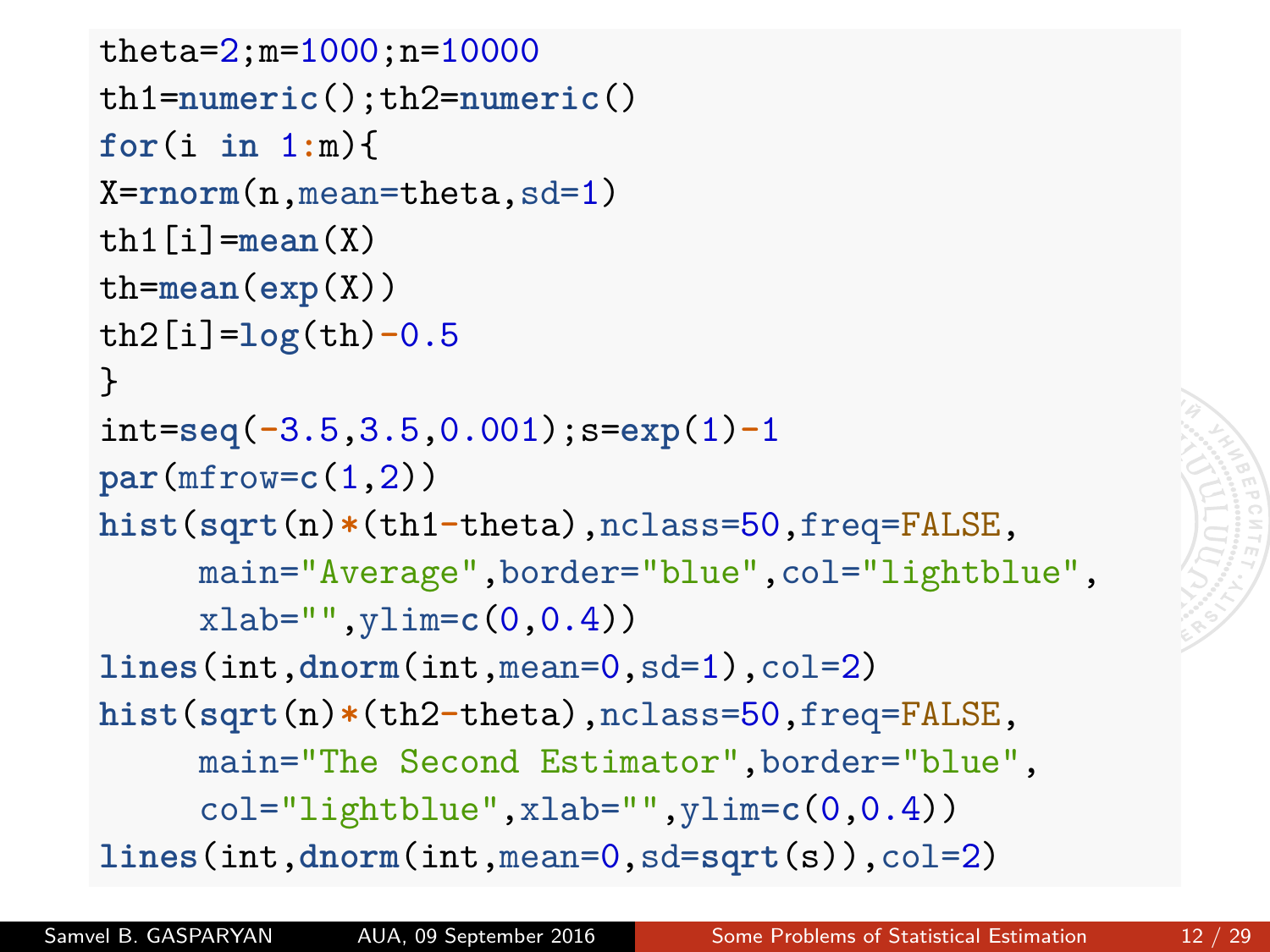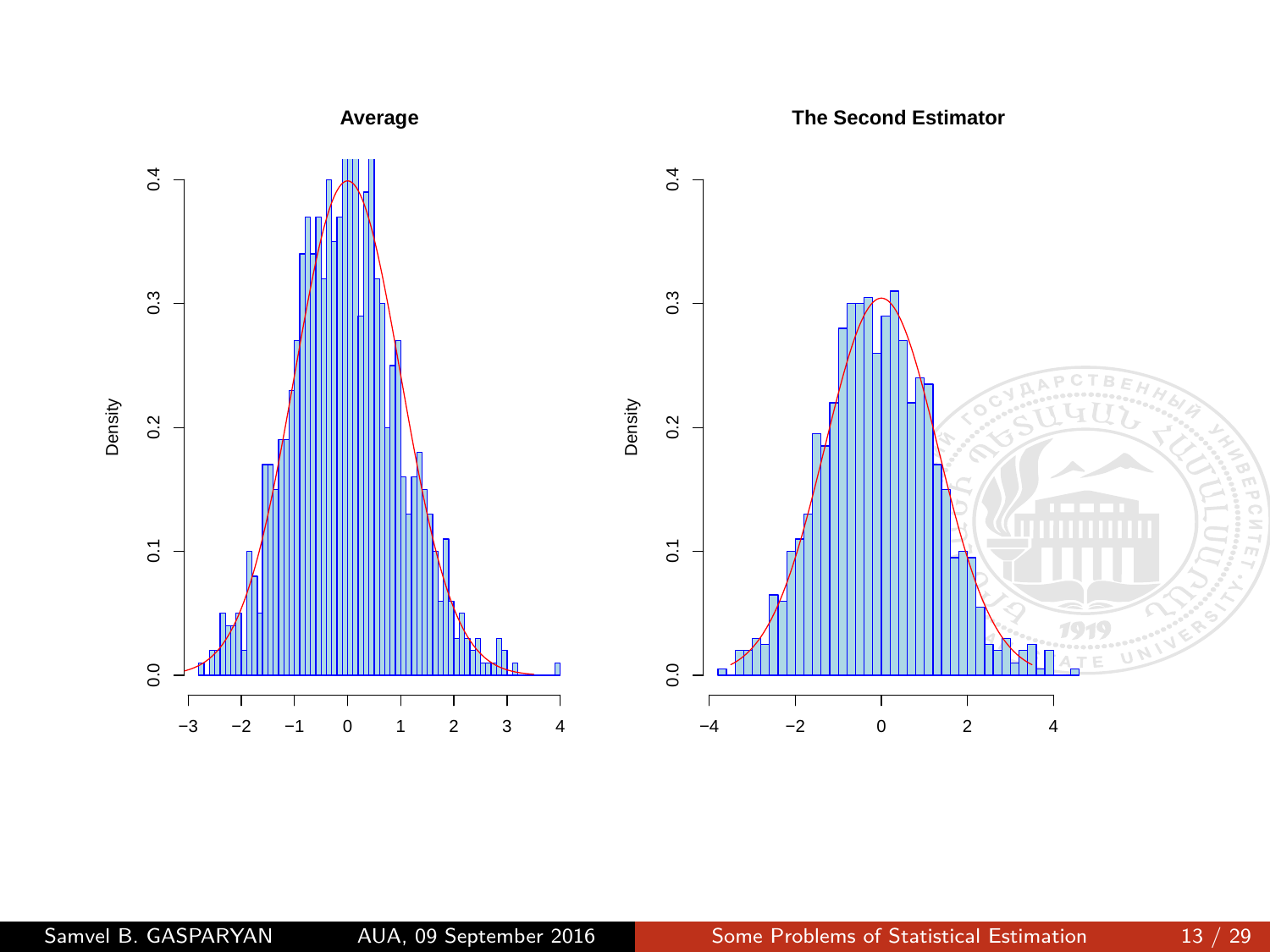• To find asymptotically the best estimator we have to find an estimator with the highest rate of convergence and the smallest asymptotic variance.

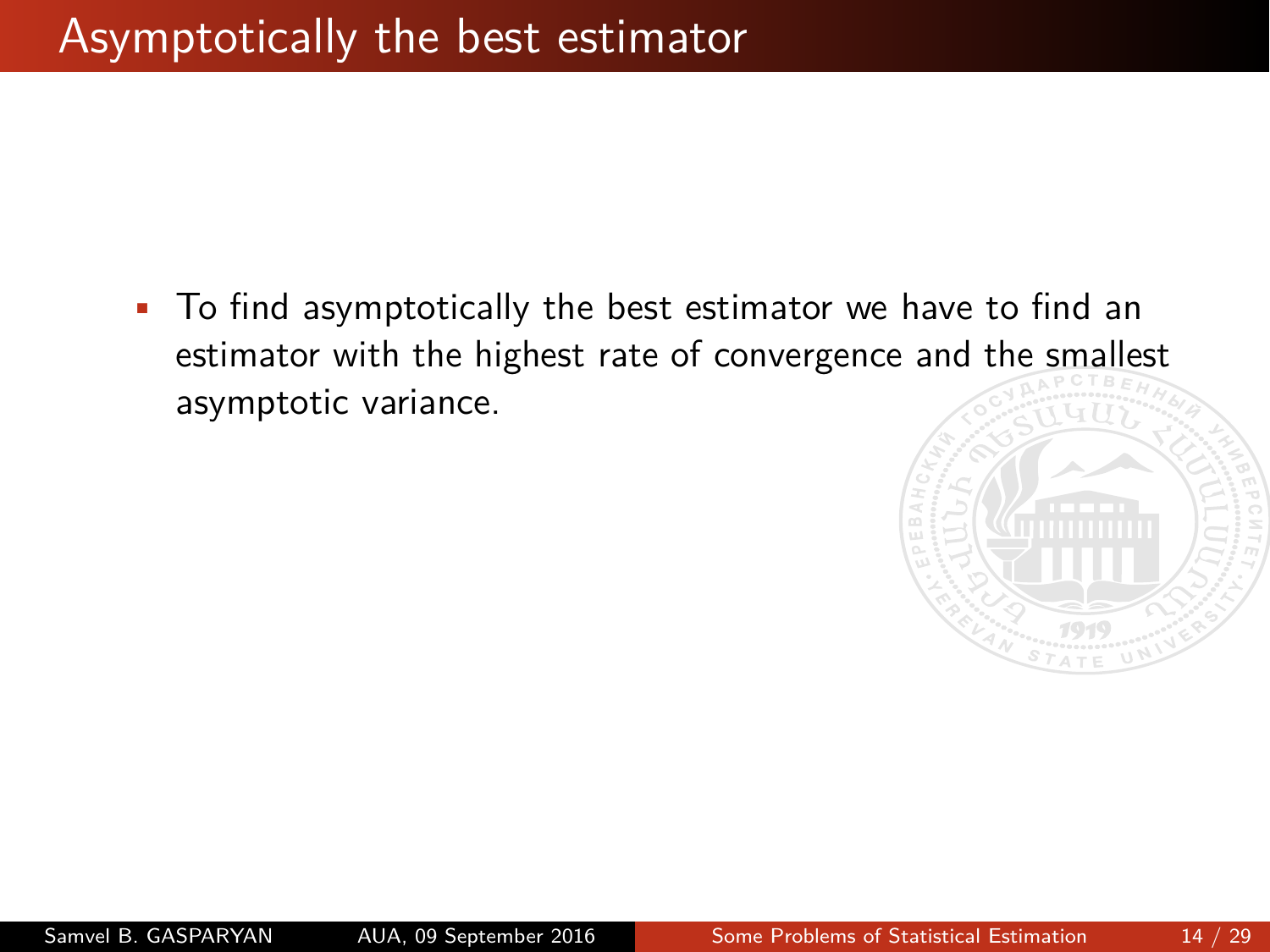- To find asymptotically the best estimator we have to find an estimator with the highest rate of convergence and the smallest asymptotic variance.
- In the Model 1 the highest rate of convergence is  $\sqrt{n}$  and the smallest asymptotic variance is 1.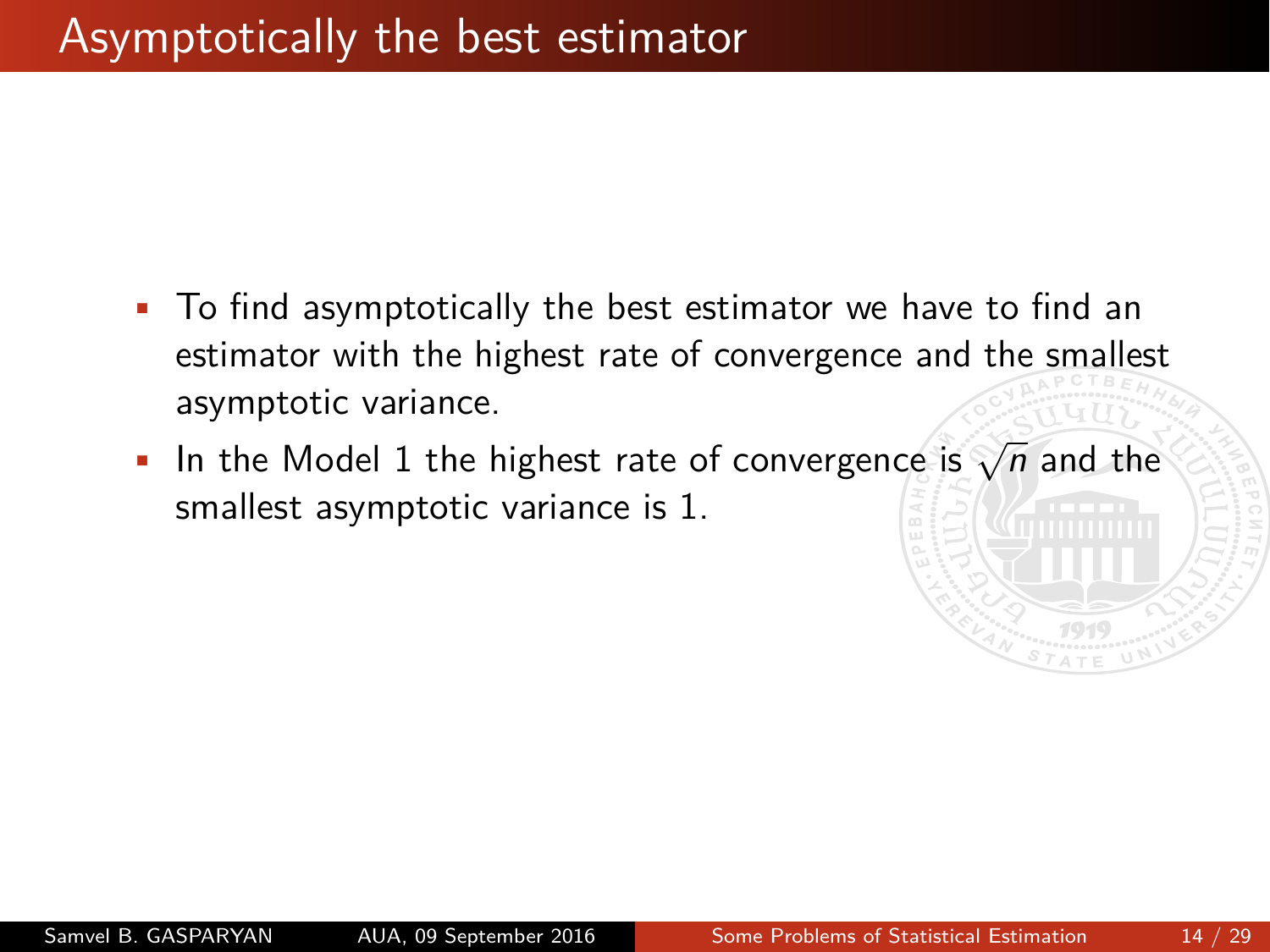- To find asymptotically the best estimator we have to find an estimator with the highest rate of convergence and the smallest asymptotic variance.
- In the Model 1 the highest rate of convergence is  $\sqrt{n}$  and the smallest asymptotic variance is 1.
- Therefore, in the Model 1 the asymptotically best estimator is the average.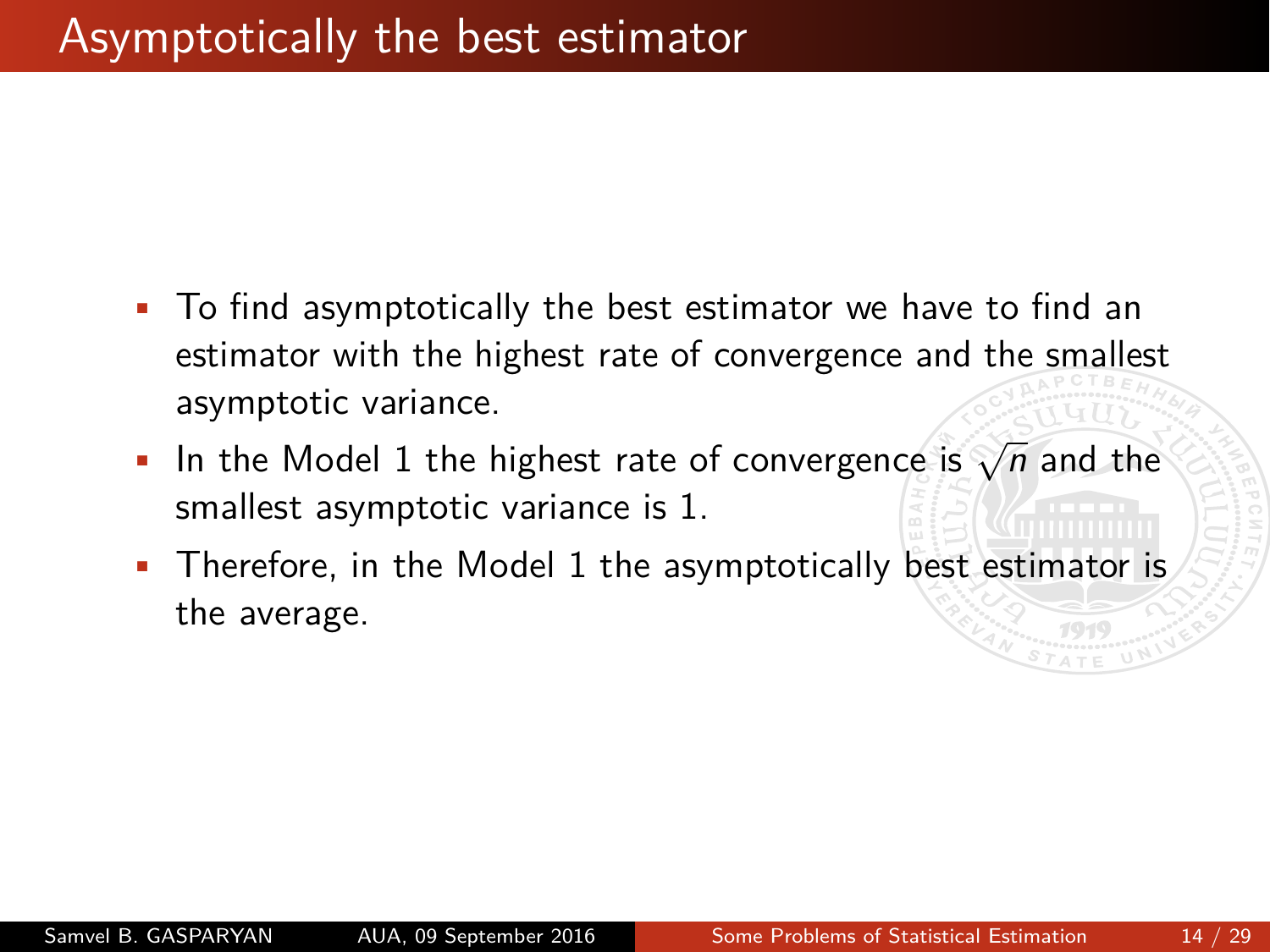## Model 2 - Uniform distribution

• Suppose we have *n* observations from a uniform distribution  $\mathbb{U}(0,\theta)$ 

$$
X_n=(X_1,\cdots,X_n).
$$

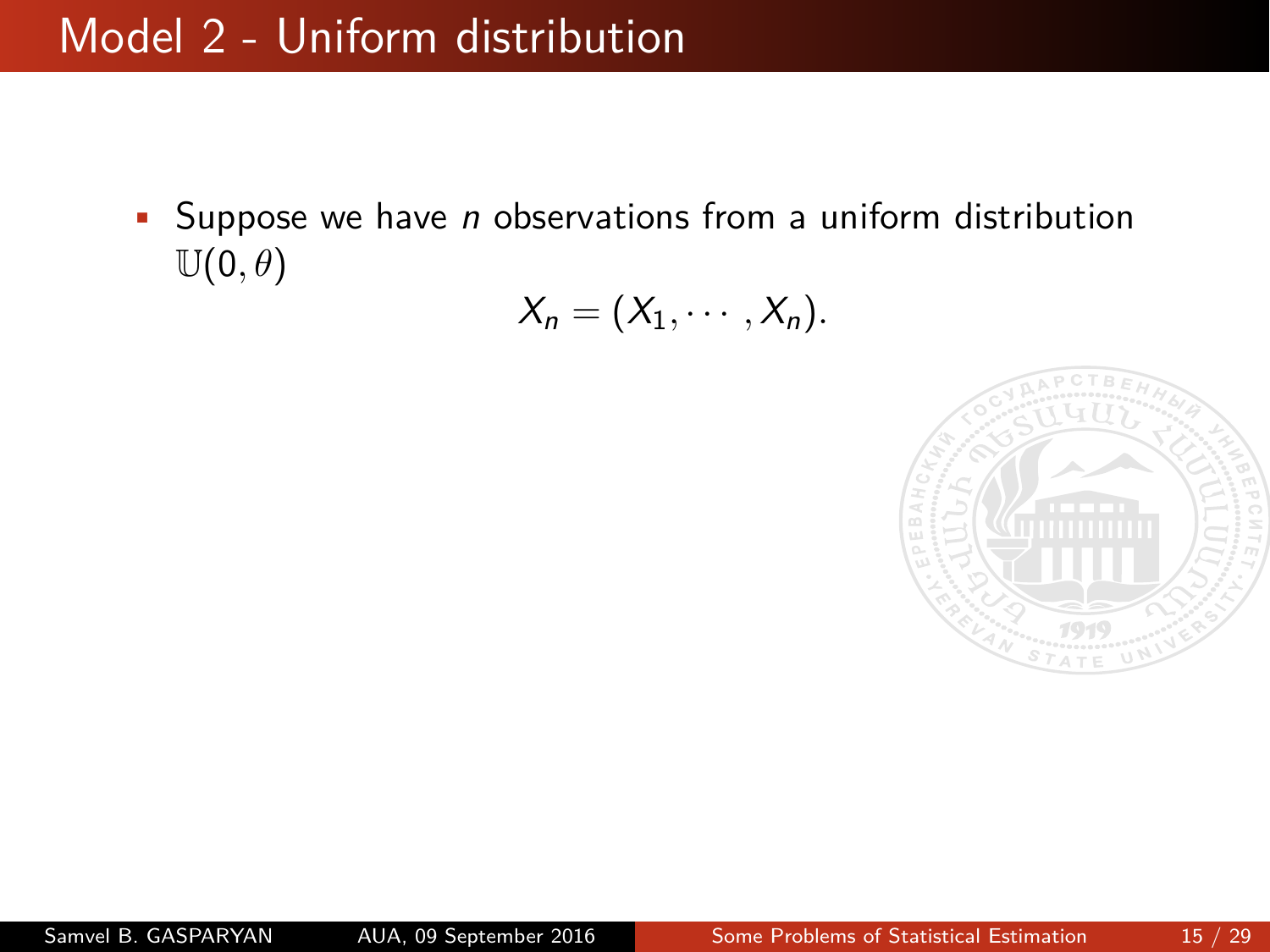### Model 2 - Uniform distribution

• Suppose we have  $n$  observations from a uniform distribution  $\mathbb{U}(0,\theta)$ 

$$
X_n=(X_1,\cdots,X_n).
$$

• Here too the average (corrected by the factor 2) will be a good estimator for *θ*

$$
\hat{\theta}_n = \frac{2}{n} \sum_{i=1}^n X_i.
$$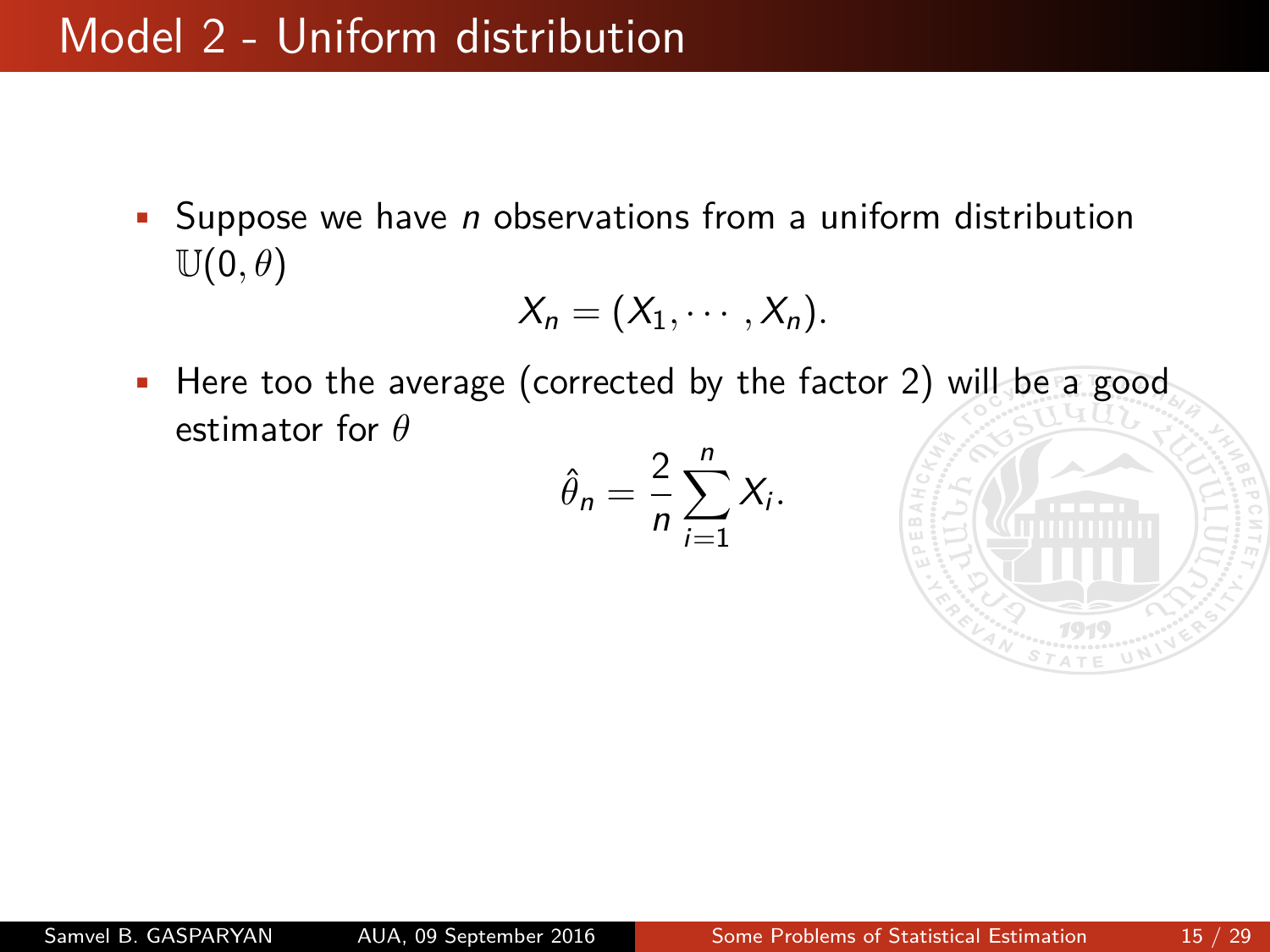### Model 2 - Uniform distribution

• Suppose we have  $n$  observations from a uniform distribution  $\mathbb{U}(0,\theta)$ 

$$
X_n=(X_1,\cdots,X_n).
$$

• Here too the average (corrected by the factor 2) will be a good estimator for *θ*

$$
\hat{\theta}_n = \frac{2}{n} \sum_{i=1}^n X_i.
$$

• As the second estimator choose the maximal value of observations

$$
\bar{\theta}_n = \max_{1 \leq i \leq n} X_i = X_{(n)}.
$$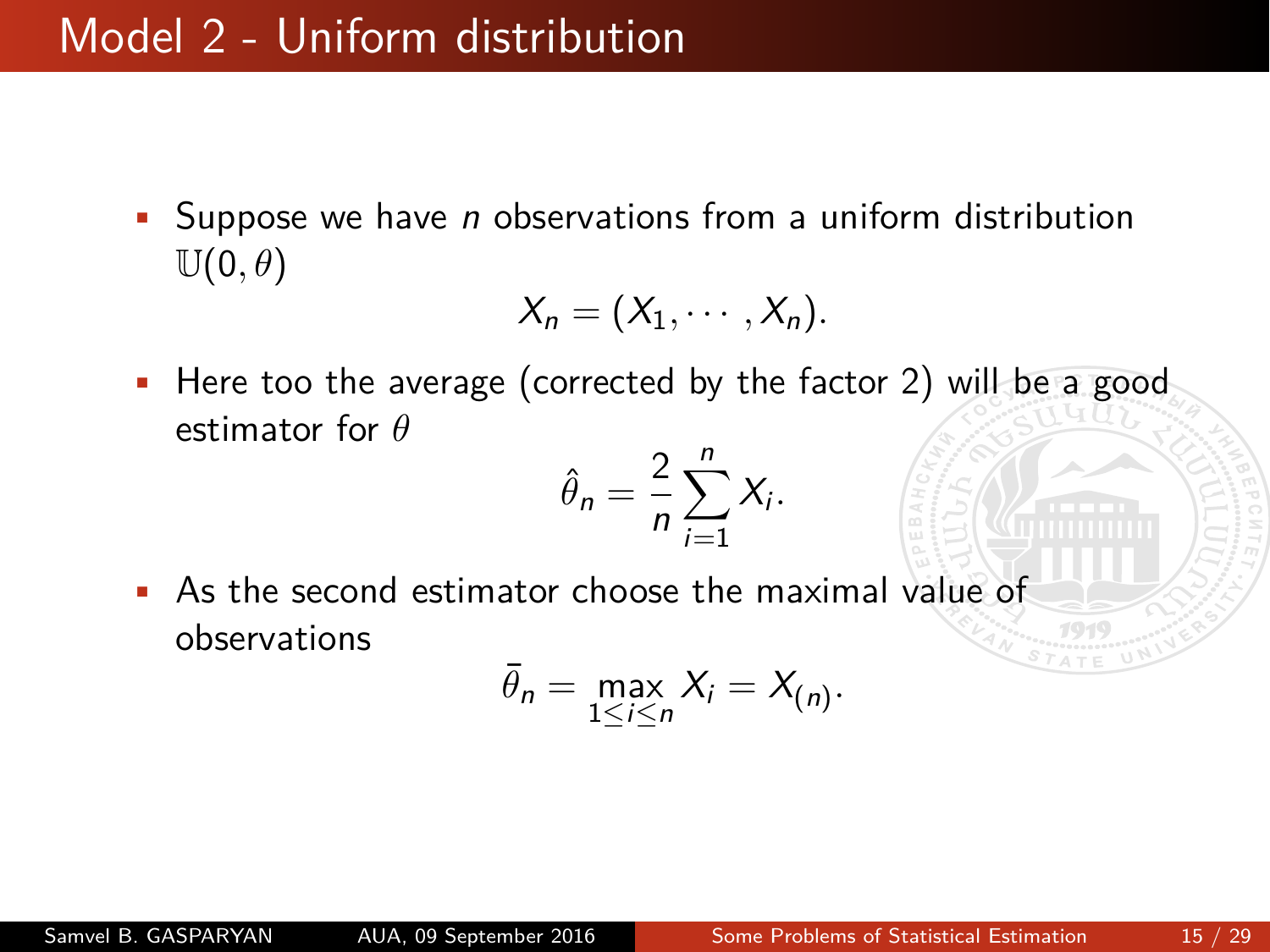## Model 2 - Uniform distribution (cont.)

• To compare these two estimators we need to find their rates of convergences.

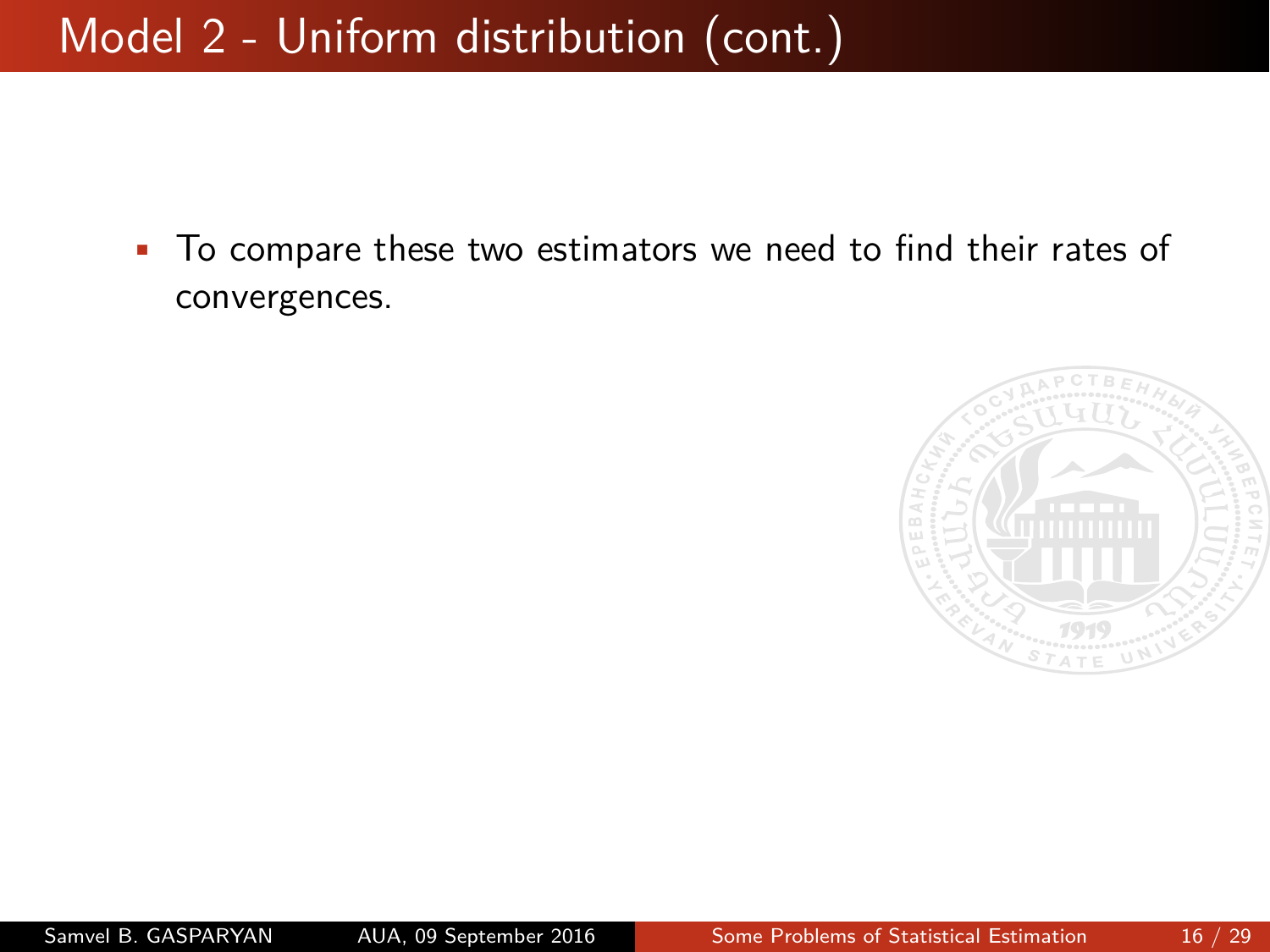## Model 2 - Uniform distribution (cont.)

To compare these two estimators we need to find their rates of convergences.

> t 1 *θ* ). *,*

• The following convergences hold

$$
\sqrt{n}(\hat{\theta}_n - \theta) \Longrightarrow \mathcal{N}(0, \theta^2/3), \quad n(\theta - \bar{\theta}_n) \Longrightarrow \mathbb{E}
$$

where  $E$  denotes the exponential distribution.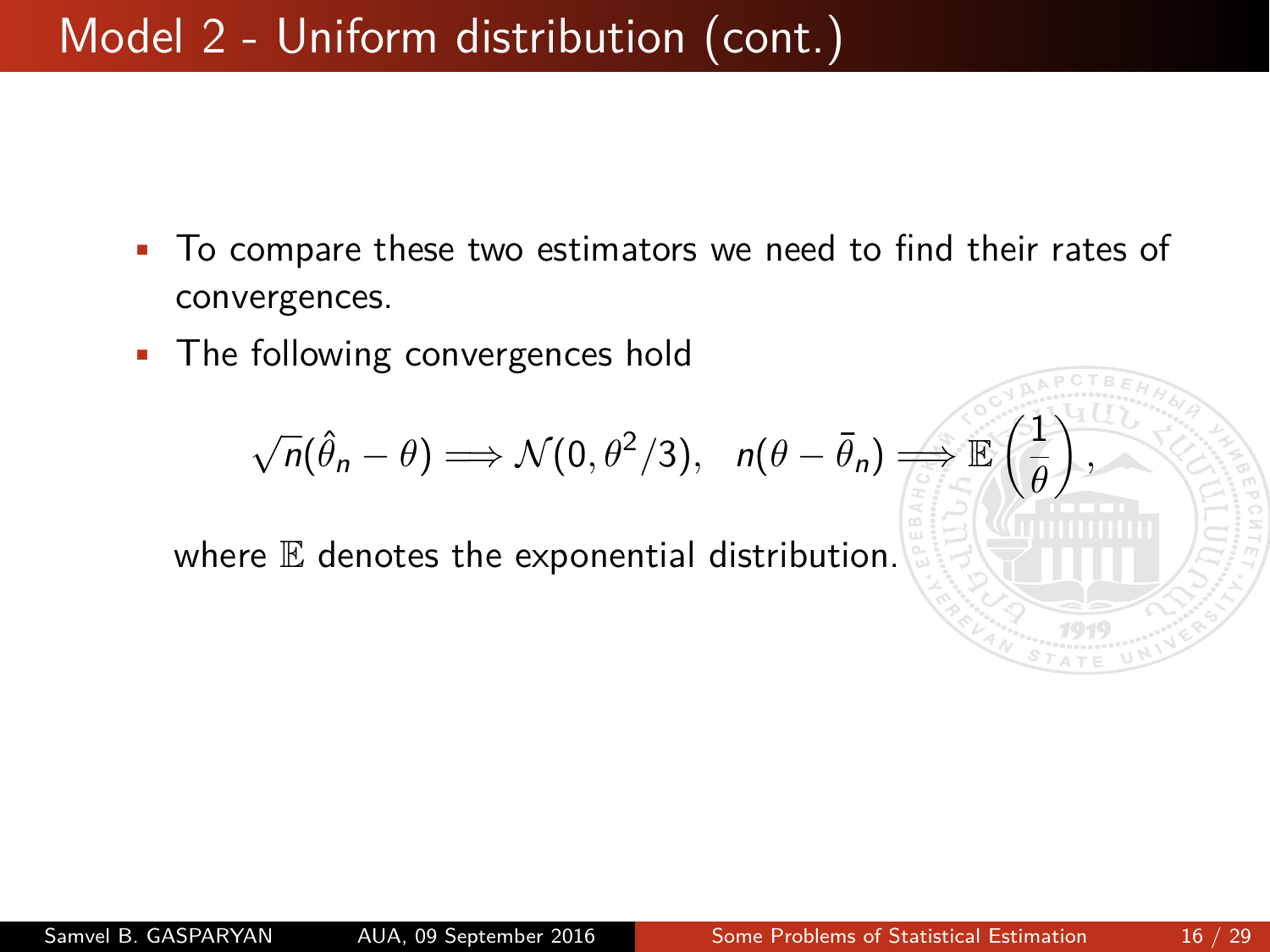## Model 2 - Uniform distribution (cont.)

- To compare these two estimators we need to find their rates of convergences.
- The following convergences hold

$$
\sqrt{n}(\hat{\theta}_n - \theta) \Longrightarrow \mathcal{N}(0, \theta^2/3), \quad n(\theta - \bar{\theta}_n) \Longrightarrow \mathbb{E}\left(\frac{1}{\theta}\right)
$$

). *,*

where  $E$  denotes the exponential distribution.

• This means that the rate of convergence for the average is  $\sqrt{n}$ , but for the maximum the rate of convergence is n*,* hence the latter is better.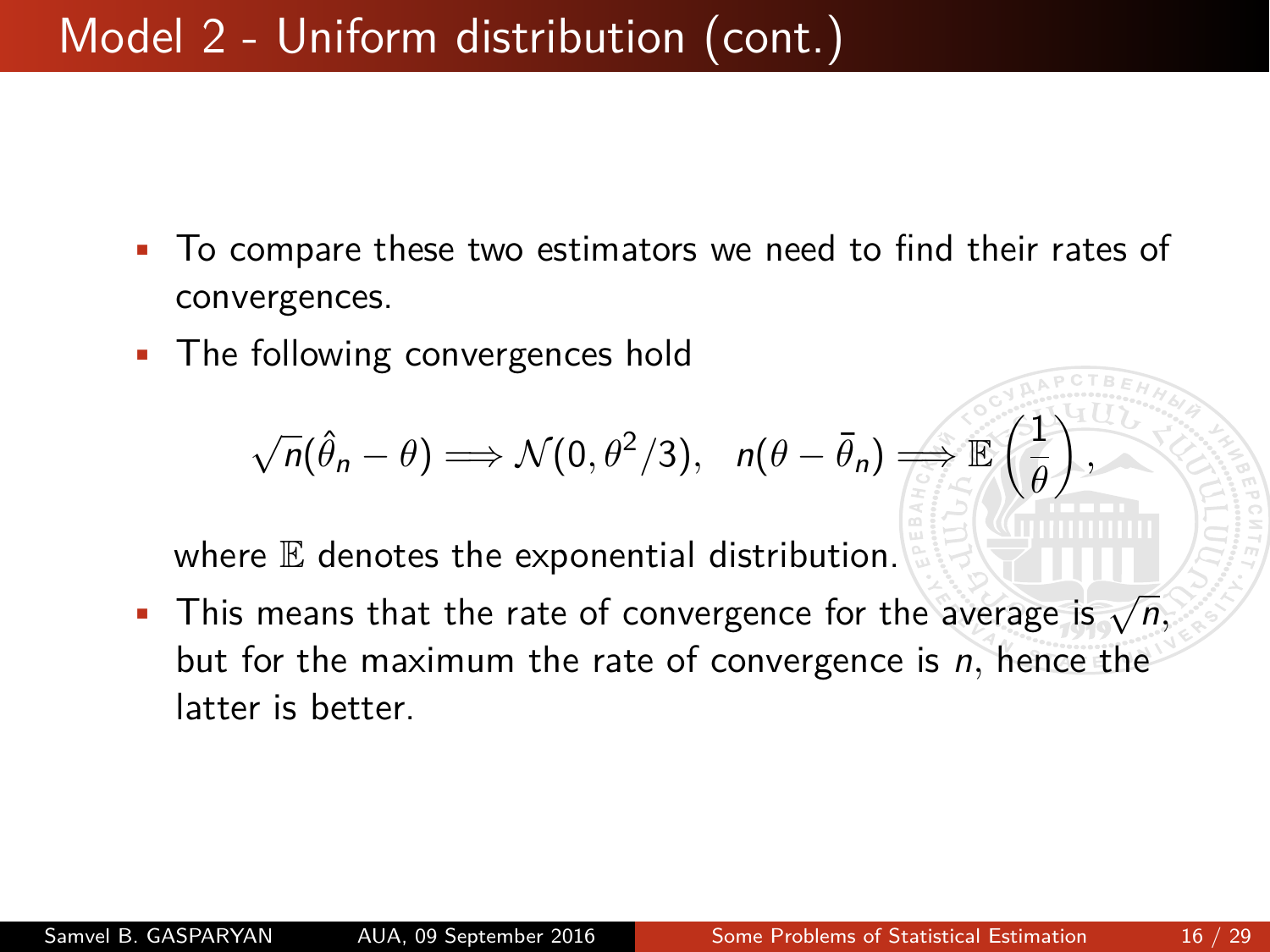```
set.seed(3)
t.het.a=1n=150
X=runif(n,0,theta)
th1=2*cumsum(X)/(1:n)
th2=numeric()
for(i in 1:n){
th2[i]=max(X[1:i])
}
plot(1:n,th1,'l',col=3,ylim=c(0.8,1.2),
xlab="Observations",ylab=c("Estimators"))
lines(1:n,th2,col=4)
abline(h=theta,lty=2,col=2)
legend(75,1.1,c("2*Average","Max",
"True Value"),lty=c(1,1,2),col=c(3,4,2))
data=c(max(X),2*mean(X),theta)
names(data)=c("Max","2*Aver","True")
data
```
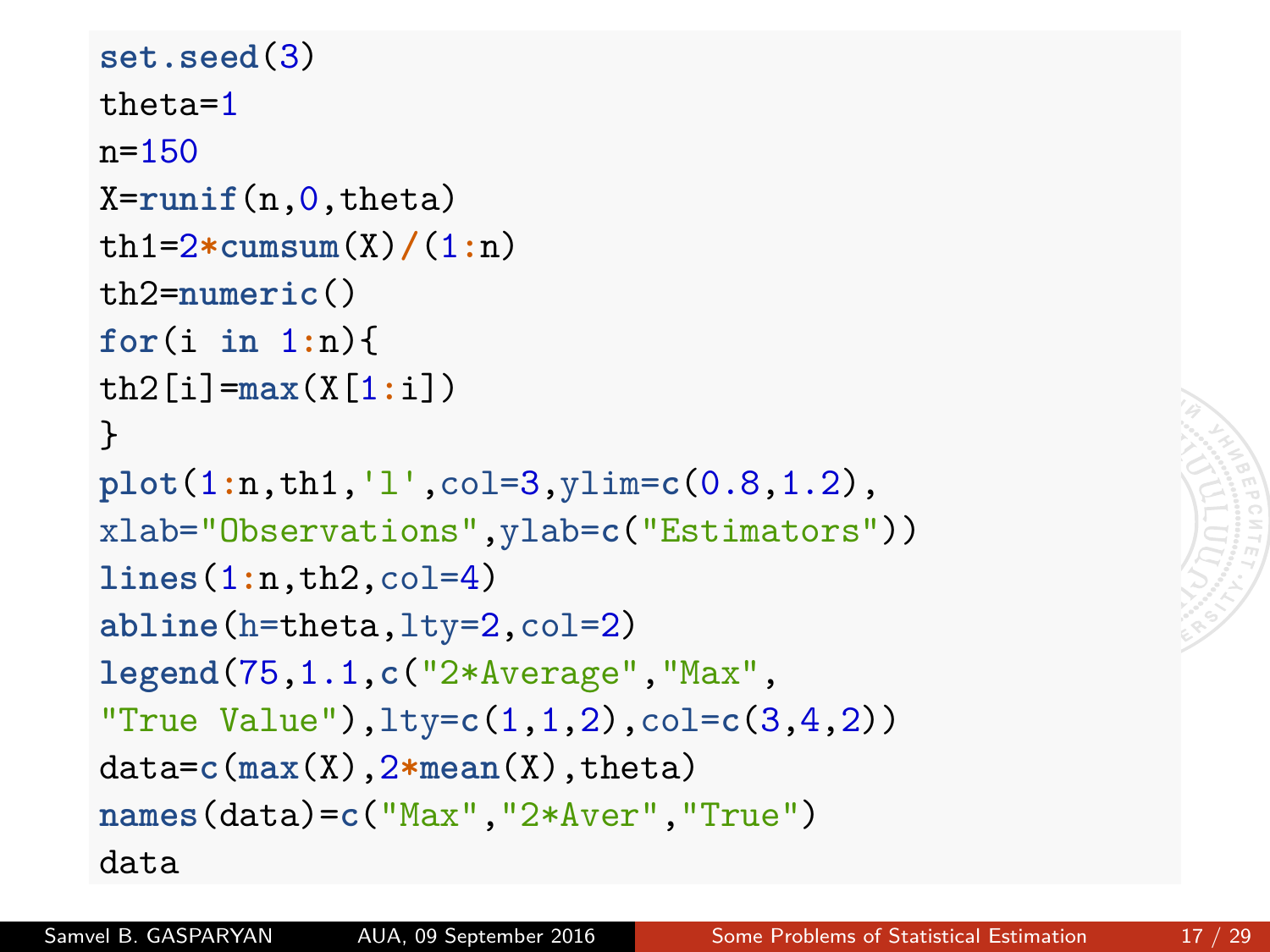

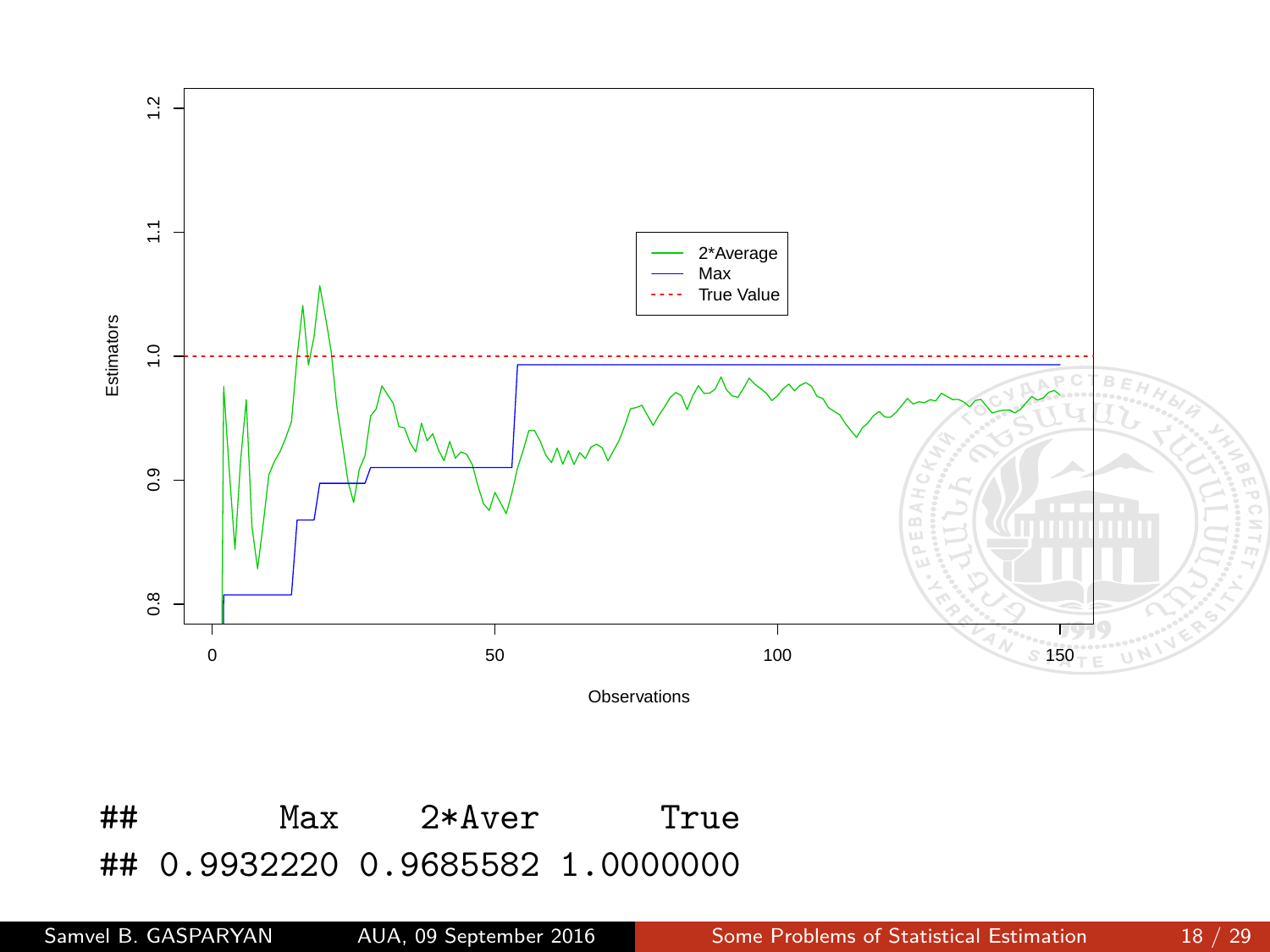```
theta=1;m=1000;n=10000;s=theta^2/3
th1=numeric();th2=numeric()
for(i in 1:m){
X=runif(n,0,theta)
th1[i]=2*mean(X)
th2[i]=max(X)
}
int=seq(-3.5,3.5,0.001)
int2=seq(0,6,0.001)
par(mfrow=c(1,2))
hist(sqrt(n)*(th1-theta),nclass=50,freq=FALSE,
     main="2*Average",border="blue",col="lightblue",
     xlab="",ylim=c(0,1))
lines(int,dnorm(int,mean=0,sd=sqrt(s)),col=2)
hist(n*(theta-th2),nclass=50,freq=FALSE,main="Maximum",
     border="blue",col="lightblue",xlab="",
     ylim=c(0,1),xlim=c(0,6))
lines(int2,dexp(int2,1/theta),col=2)
```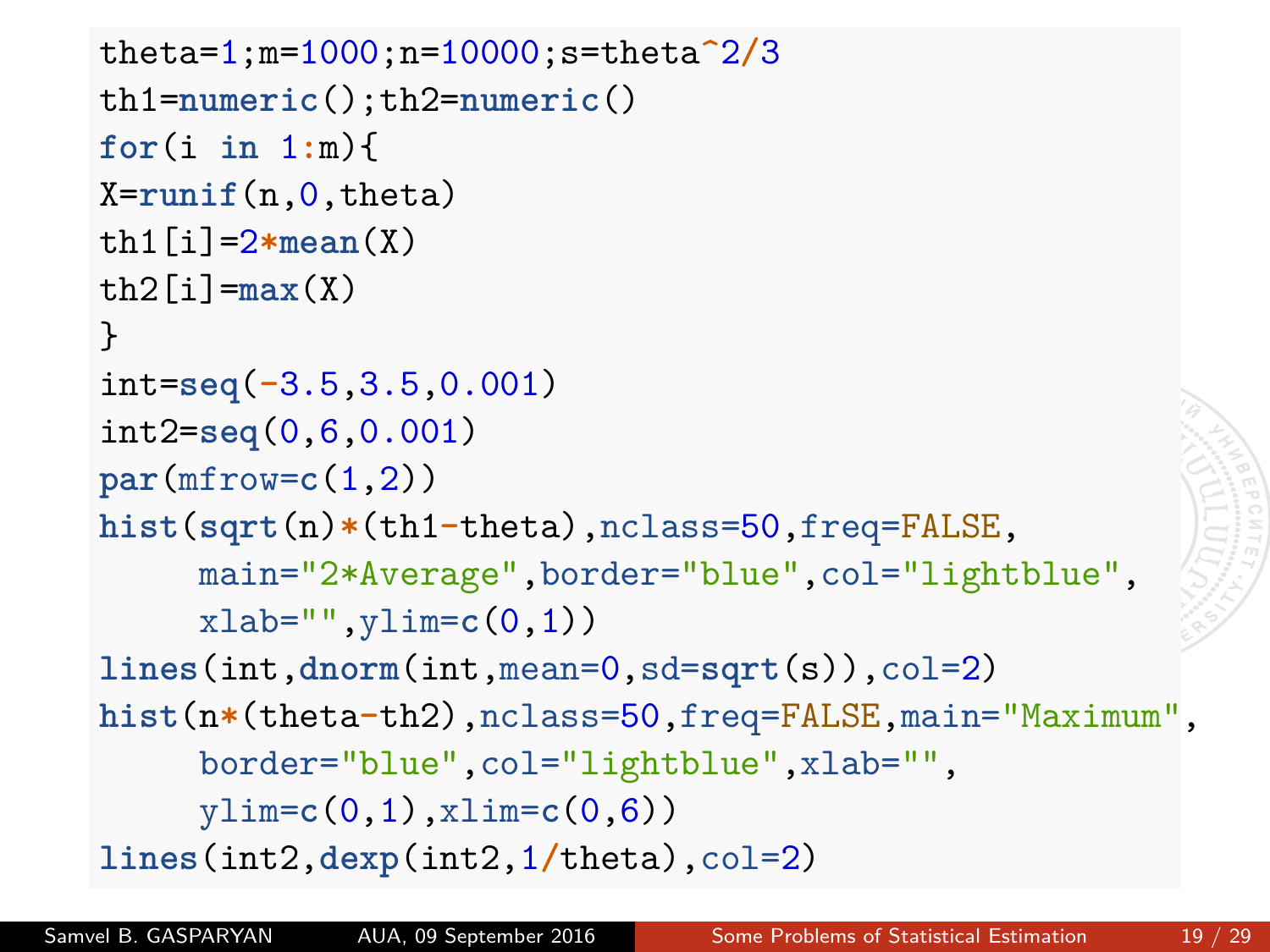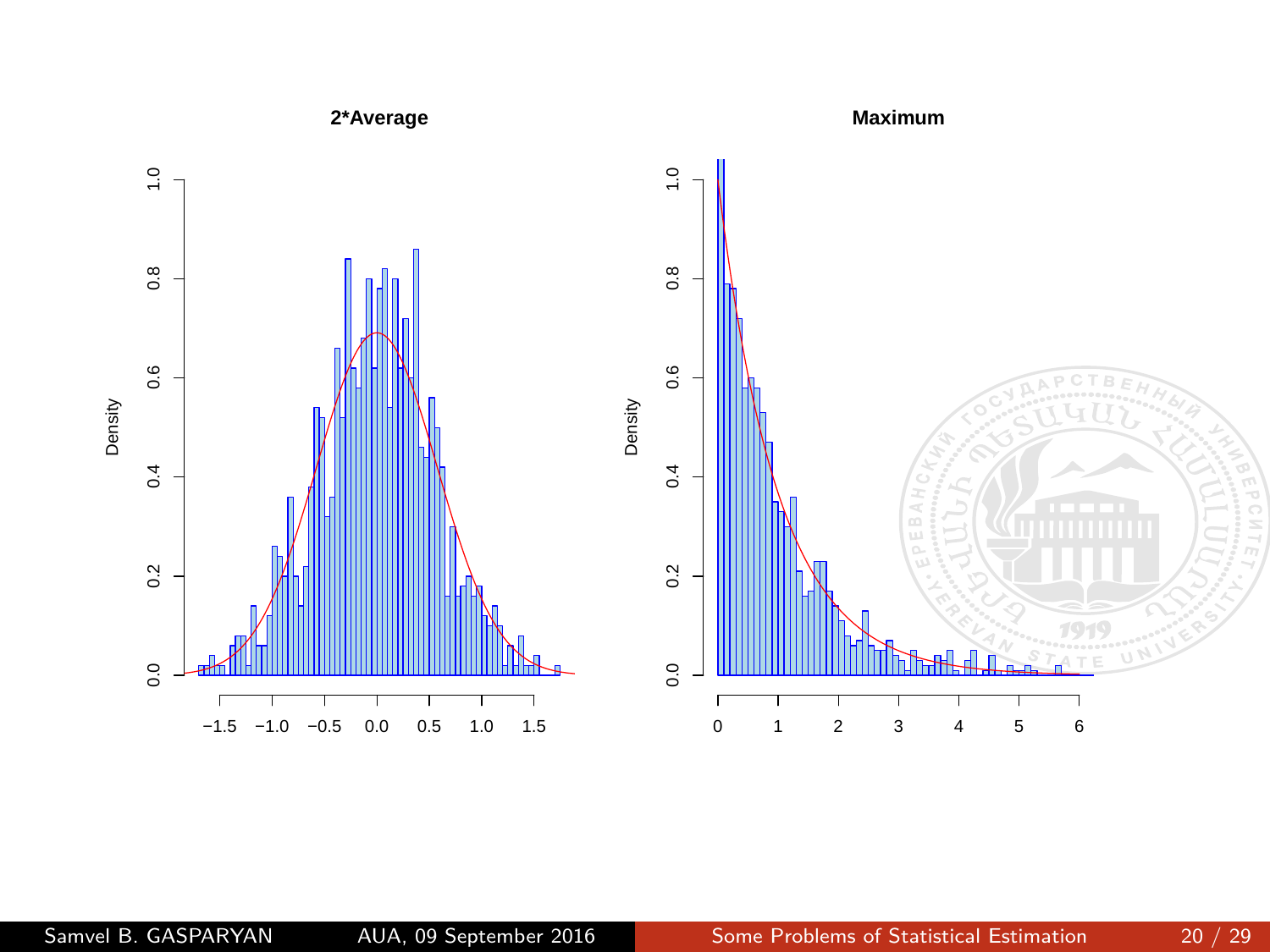• Suppose we have *n* observations from  $X_n = (X_1, \dots, X_n)$  form the density

$$
f(x,\theta) = e^{-(x-\theta)}1\!1_{\left[\theta,+\infty\right)}(x),\,x\in\mathbf{R},\theta>0,
$$

or, which is the same, as having the distribution function

$$
F(x,\theta)=(1-e^{-(x-\theta)})1\!{\rm I}_{[\theta,+\infty)}(x),\,x\in\mathbf{R},\theta>0.
$$

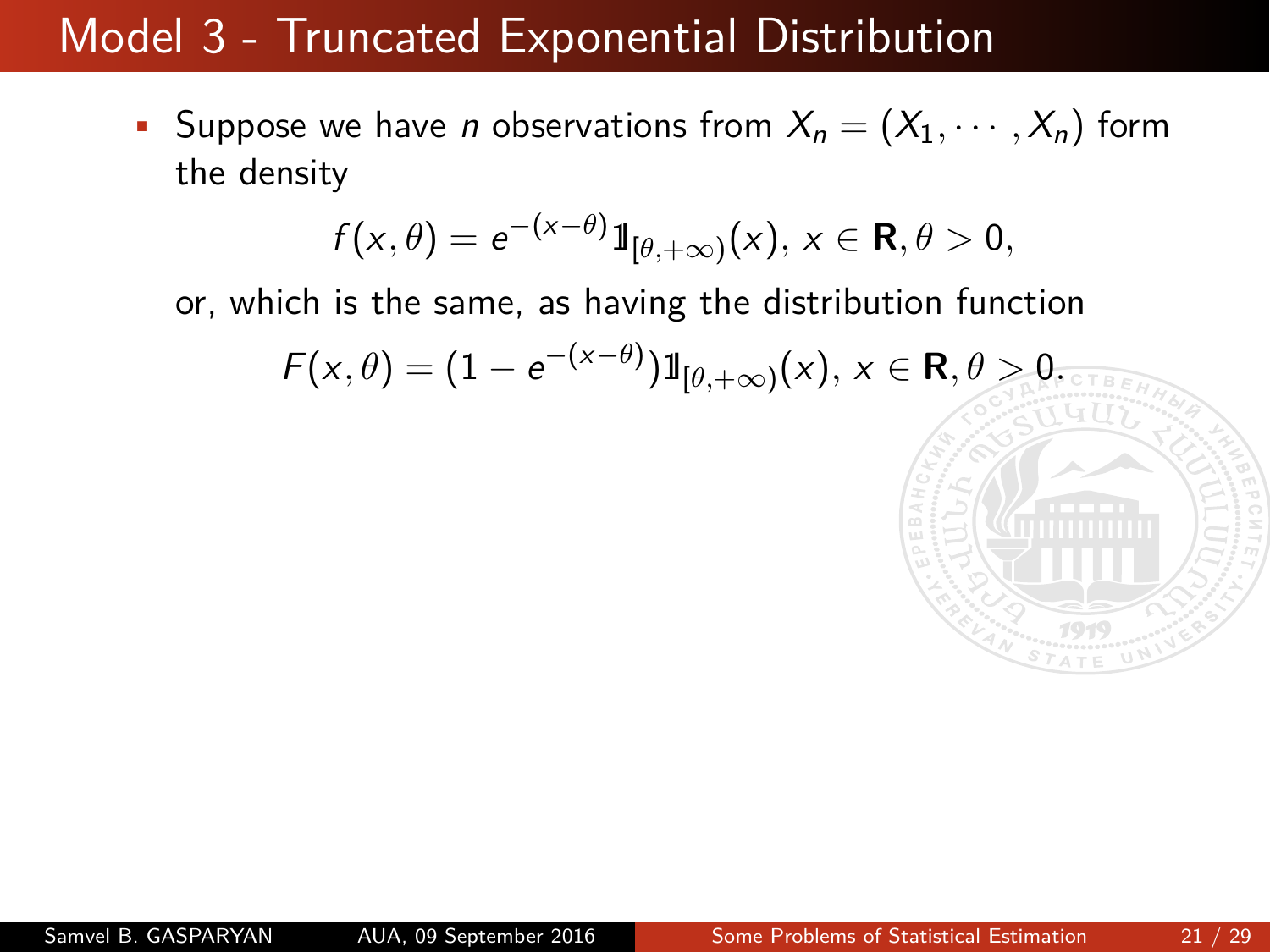• Suppose we have *n* observations from  $X_n = (X_1, \dots, X_n)$  form the density

$$
f(x,\theta) = e^{-(x-\theta)}1\!1_{\left[\theta,+\infty\right)}(x),\,x\in\mathbf{R},\theta>0,
$$

or, which is the same, as having the distribution function

$$
F(x,\theta)=(1-e^{-(x-\theta)})1\!{\rm I}_{[\theta,+\infty)}(x),\,x\in\mathbf{R},\theta>0.
$$

• Choose two estimators as follows

$$
\hat{\theta} = \frac{1}{n} \sum_{i=1}^n X_i - 1, \quad \bar{\theta}_n = \min_{1 \leq i \leq n} X_i = X_{(1)}.
$$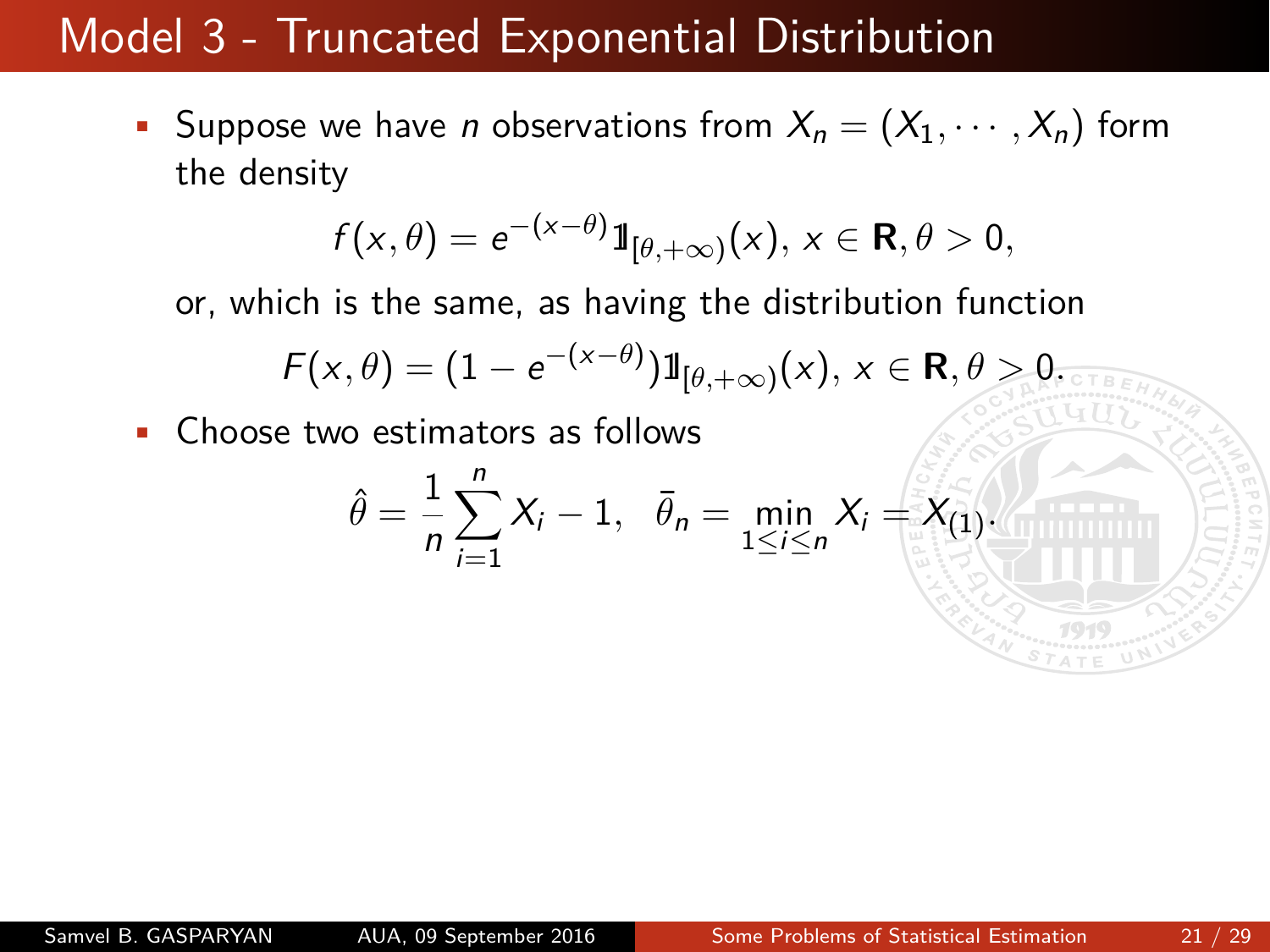• Suppose we have *n* observations from  $X_n = (X_1, \dots, X_n)$  form the density

$$
f(x,\theta) = e^{-(x-\theta)}1\!1_{\left[\theta,+\infty\right)}(x),\,x\in\mathbf{R},\theta>0,
$$

or, which is the same, as having the distribution function

$$
F(x,\theta)=(1-e^{-(x-\theta)})1\!{\rm I}_{[\theta,+\infty)}(x),\,x\in\mathbf{R},\theta>0.
$$

• Choose two estimators as follows

$$
\hat{\theta} = \frac{1}{n} \sum_{i=1}^n X_i - 1, \quad \bar{\theta}_n = \min_{1 \leq i \leq n} X_i = X_{(1)}.
$$

• The first estimator is asymptotically normal

$$
\sqrt{n}(\hat{\theta}_n - \theta) \Longrightarrow \mathcal{N}(0,1),
$$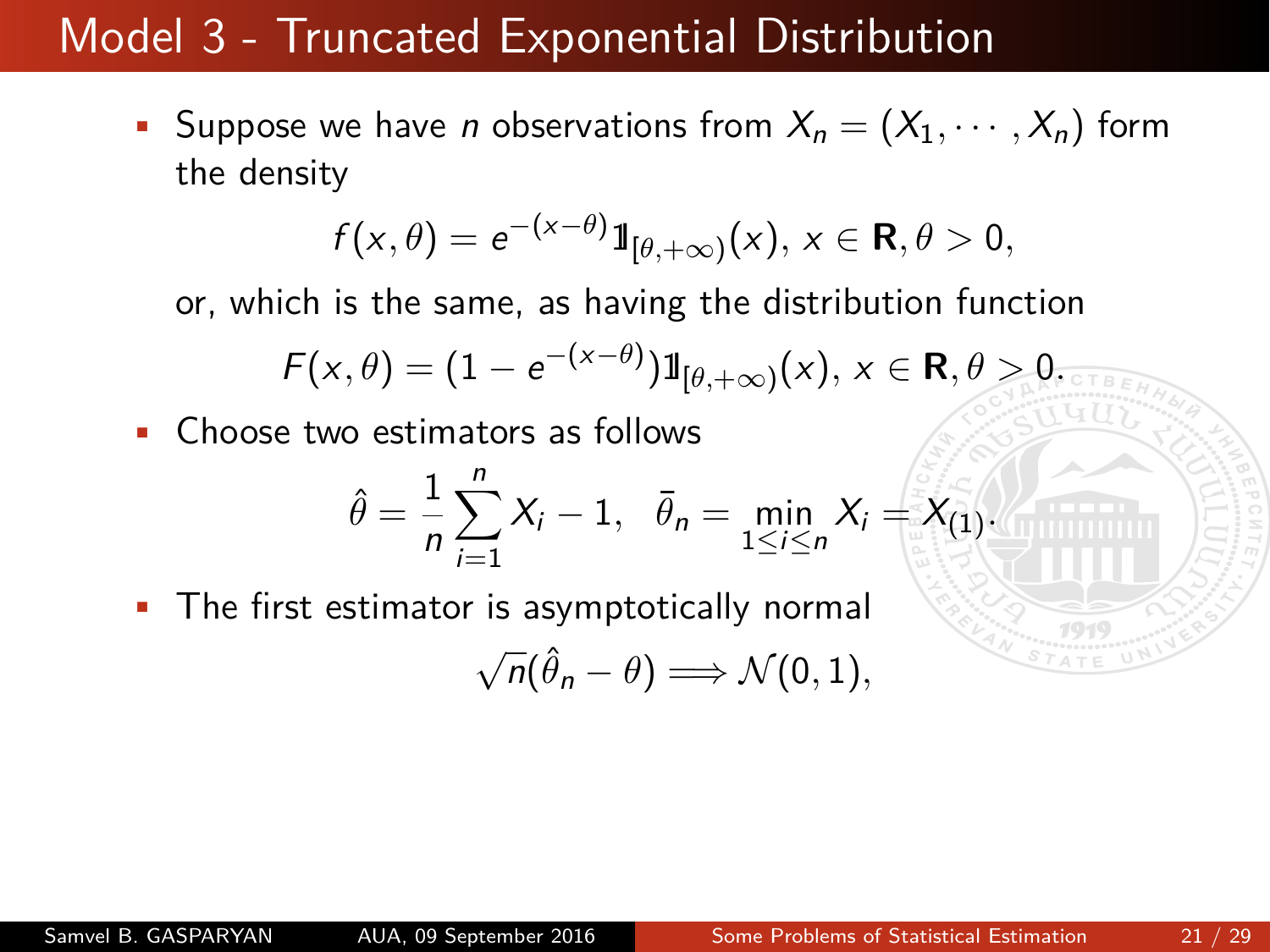• Suppose we have *n* observations from  $X_n = (X_1, \dots, X_n)$  form the density

$$
f(x,\theta) = e^{-(x-\theta)}1\!1_{\left[\theta,+\infty\right)}(x),\,x\in\mathbf{R},\theta>0,
$$

or, which is the same, as having the distribution function

$$
F(x,\theta)=(1-e^{-(x-\theta)})1\!{\rm I}_{[\theta,+\infty)}(x),\,x\in\mathbf{R},\theta\geq 0.
$$

Choose two estimators as follows

$$
\hat{\theta} = \frac{1}{n} \sum_{i=1}^n X_i - 1, \quad \bar{\theta}_n = \min_{1 \leq i \leq n} X_i = X_{(1)}.
$$

• The first estimator is asymptotically normal

$$
\sqrt{n}(\hat{\theta}_n - \theta) \Longrightarrow \mathcal{N}(0,1),
$$

for the second estimator we can calculate the non-asymptotic variance of the difference of the estimator and the parameter *θ*

$$
n(\bar{\theta}_n - \theta) \text{ is from } \mathbb{E}(1), \,\forall n \in \mathcal{N}.
$$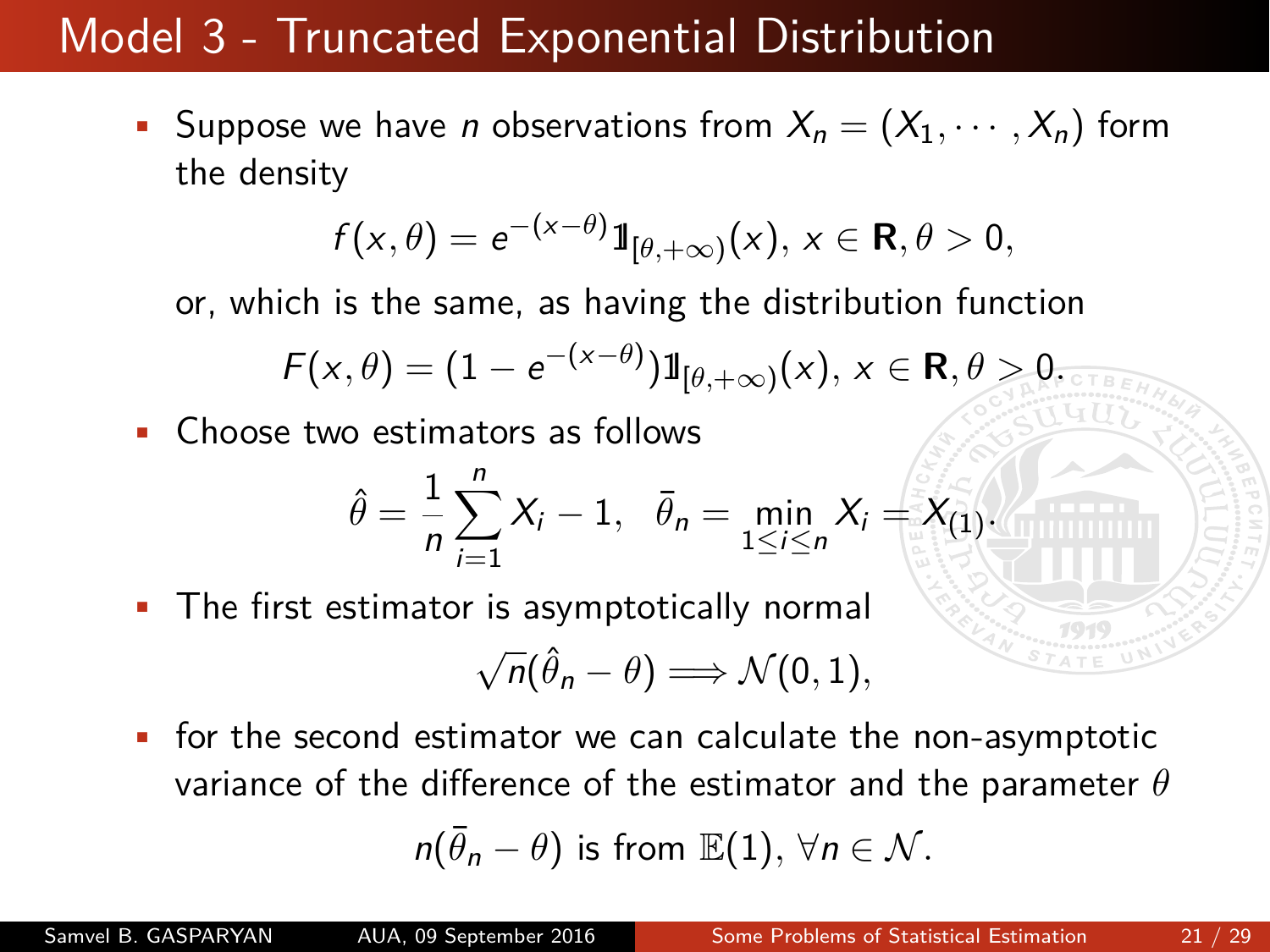For simulations of a random variable distributed as  $F(x, \theta)$  we have to calculate the inverse of the distribution function  $\mathcal{F}^{-1}(y) = \theta - \log(1-y), \ y \in [0,1],$  then simulate a r.v.  $\xi$  from standard unidorm distribution, then  $\mathit{F}^{-1}(\xi)$  will be distributed as  $F(x, \theta)$ .

```
set.seed(1000);n=100;th=1;th2=numeric()
rf = function(n) th-log(1 - runif(n, 0, 1))X=rF(n)th1=cumsum(X)/(1:n)-1
for(i in 1:n) th2[i] = min(X[1:i])plot(1:n,th1,'l',ylim=c(0.8,1.4),
     xlab="Observations",ylab="")
lines(1:n,th2,col=2)
abline(h=th,col=3,lty=2)
legend(40,1.4,c("Average-1","Min","True"),
       col=c(1,2,3),lty=c(1,1,2))
data=c(th1[n],th2[n],th)
names(data)=c("Average-1","Min","True");data
```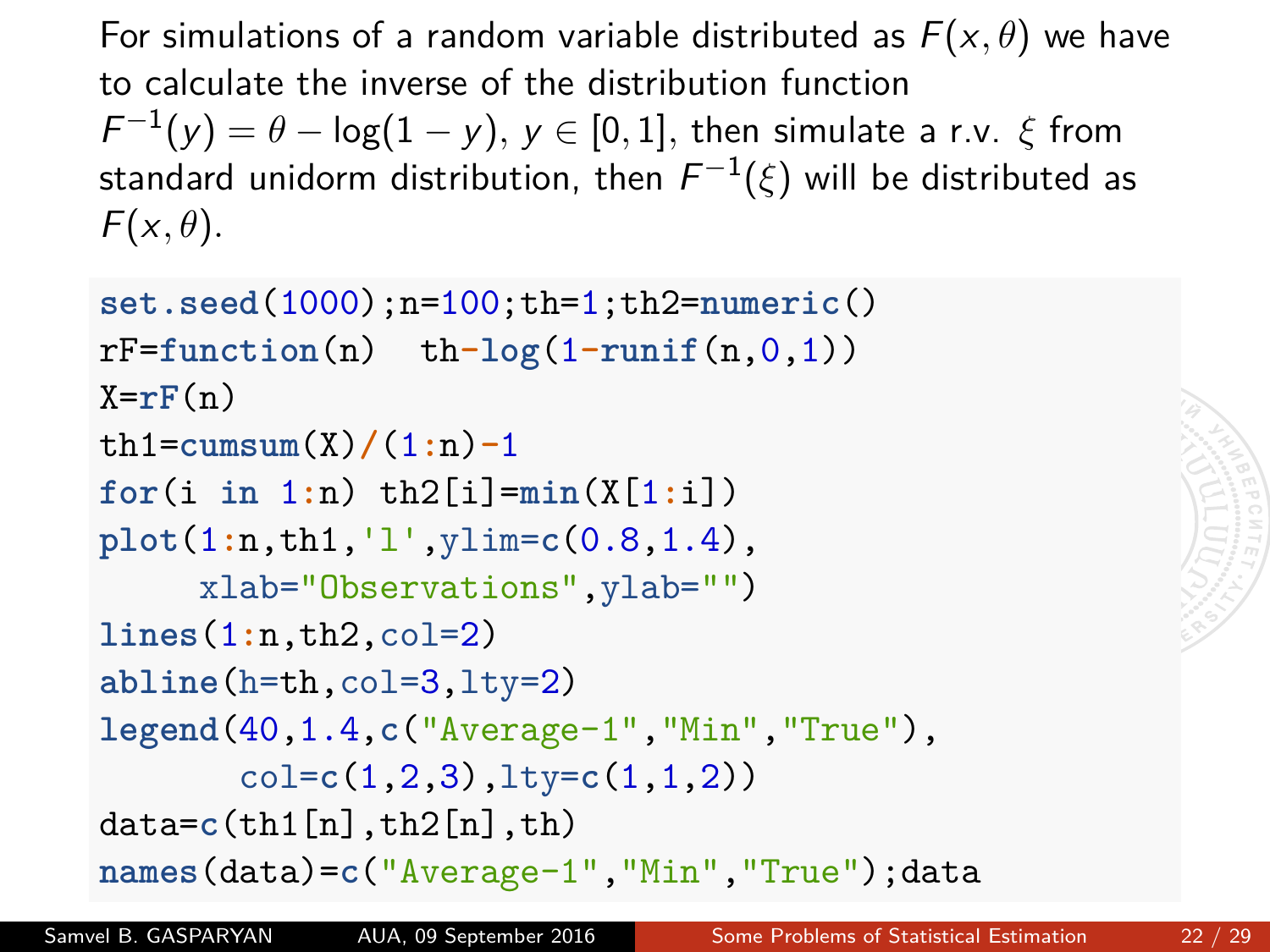

## Average-1 Min True ## 0.8895571 1.0112123 1.0000000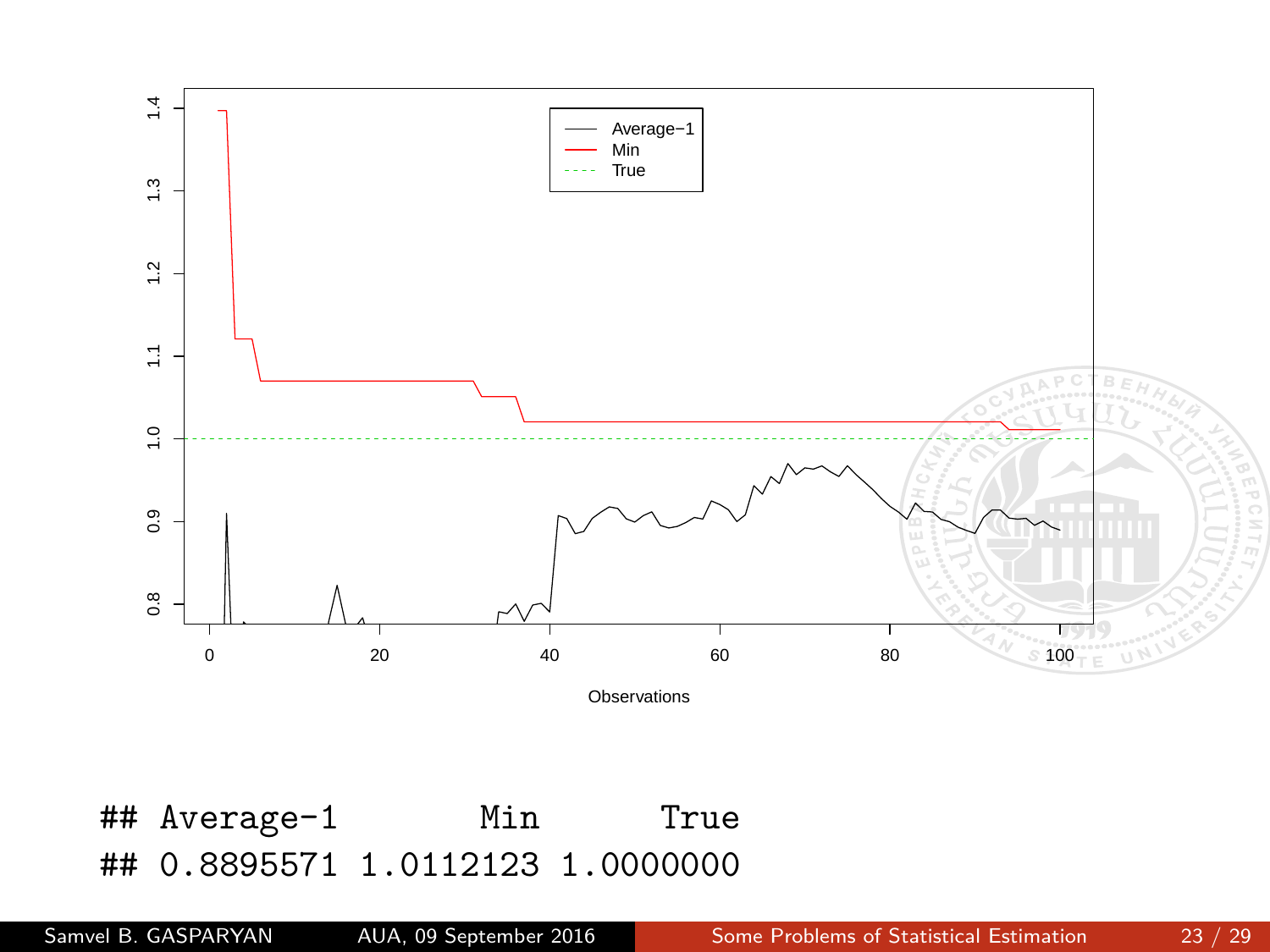```
n=10000;m=1000;th=1;th1=numeric();th2=numeric()
rf = function(n) th-log(1 - runif(n, 0, 1))for(i in 1:m){
X=rF(n)th1[i]=mean(X)-1
th2[i] = min(X)}
int=seq(-3,3,0.001);int2=seq(0,6,0.001)
y=sqrt(n)*(th1-th);z=n*(th2-th)
par(mfrow=c(1,2))
hist(y,freq=FALSE,nclass=50,col="lightblue",
     border="blue",main="Average-1",ylab="",ylim=c(0,1))
lines(int,dnorm(int),col=2)
hist(z,freq=FALSE,nclass=50,col="lightblue",
     border="blue",main="Min",ylab="",ylim=c(0,1))
lines(int2,dexp(int2,1),col=2)
```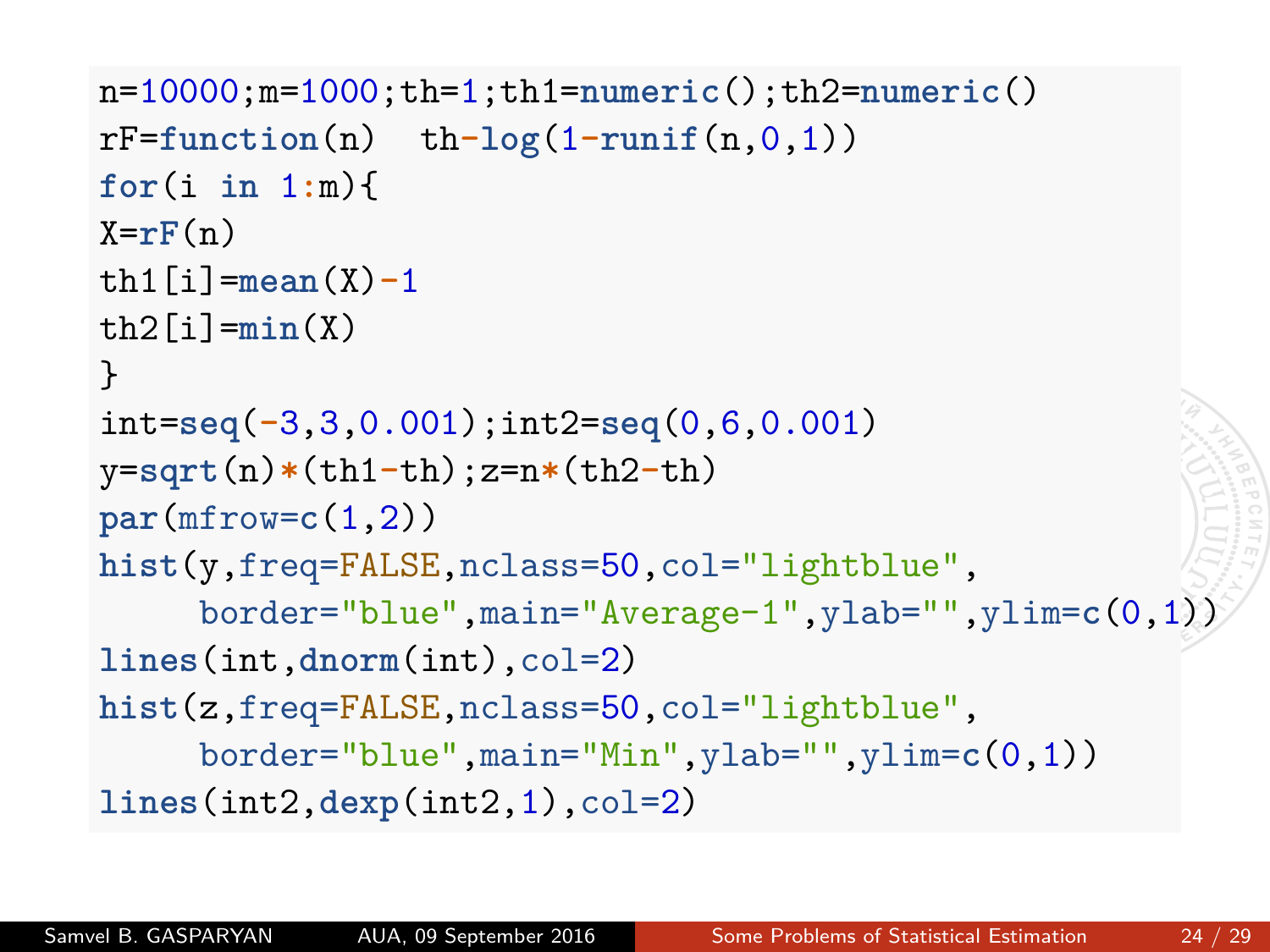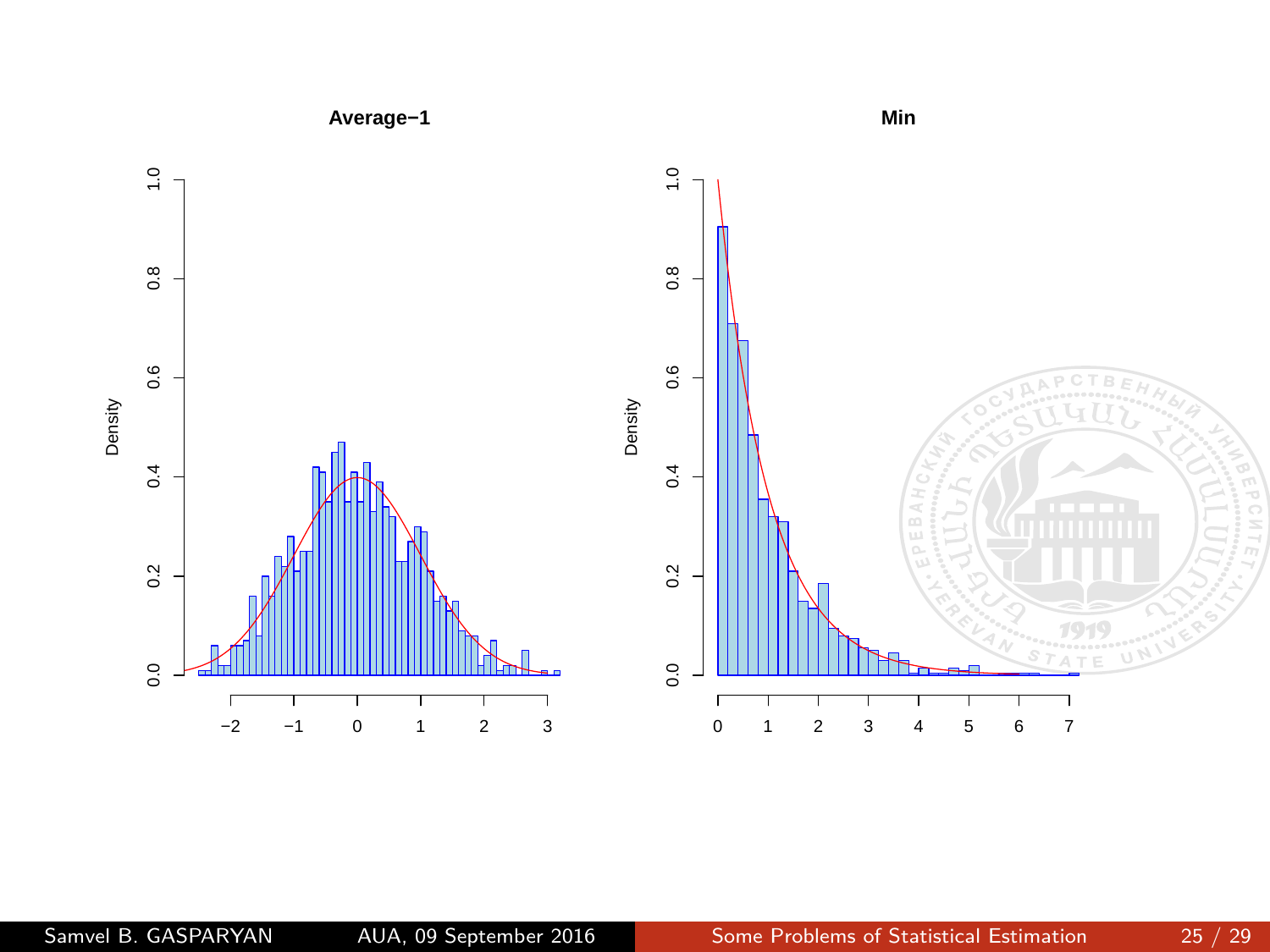#### How theory works for the real Data?

• Stephen M. Stigler (1977), "Do robust estimators work with real data?", Annals of Statistics, 5, 1055-1098 in his paper took historical data of measurments of the light in the air, and compared the performences of 11 estimators.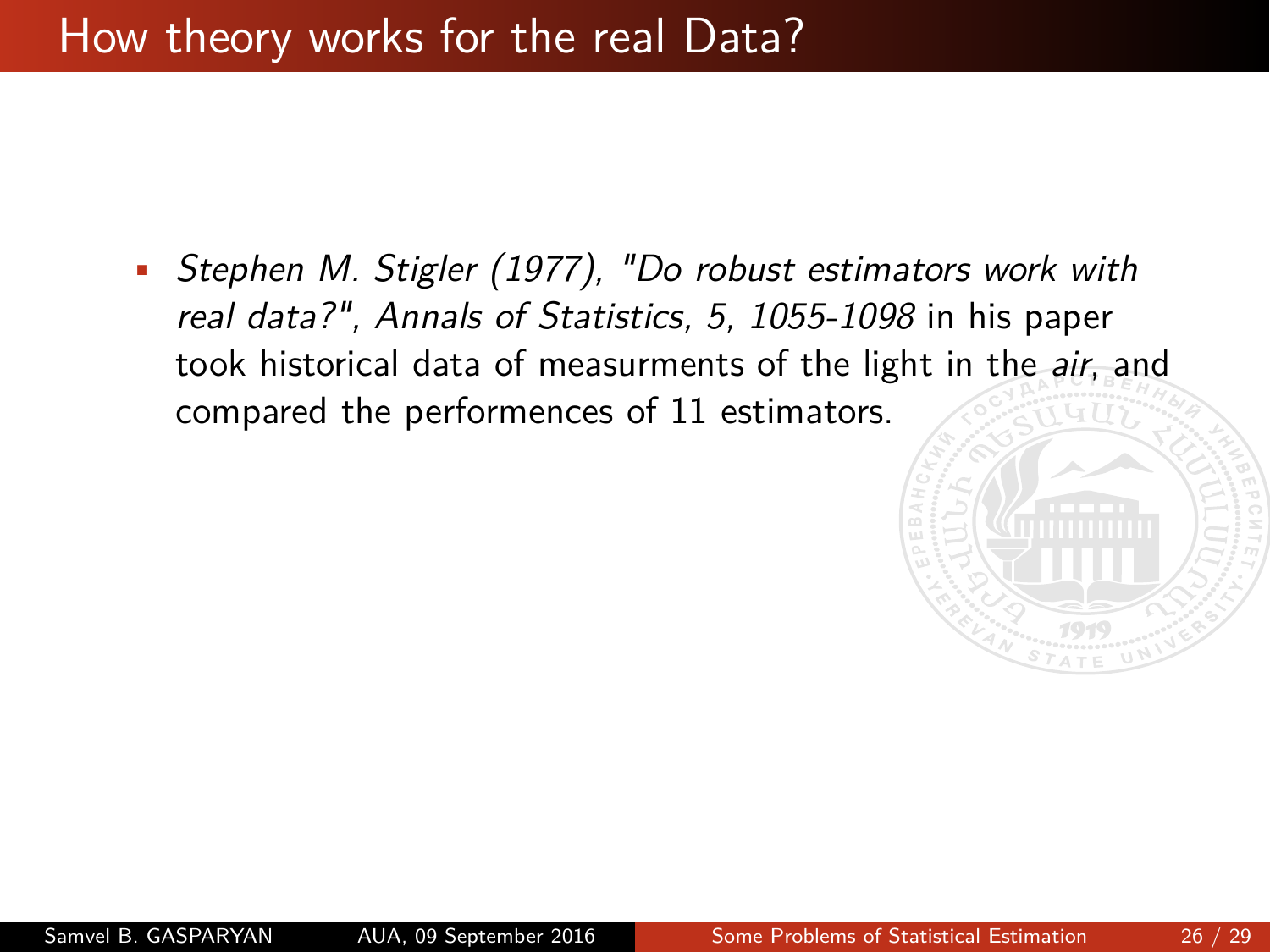#### How theory works for the real Data?

- Stephen M. Stigler (1977), "Do robust estimators work with real data?", Annals of Statistics, 5, 1055-1098 in his paper took historical data of measurments of the light in the air, and compared the performences of 11 estimators.
- As we know, if we have independent measurements, then the best estimator is the mean (if the error is normally distributed).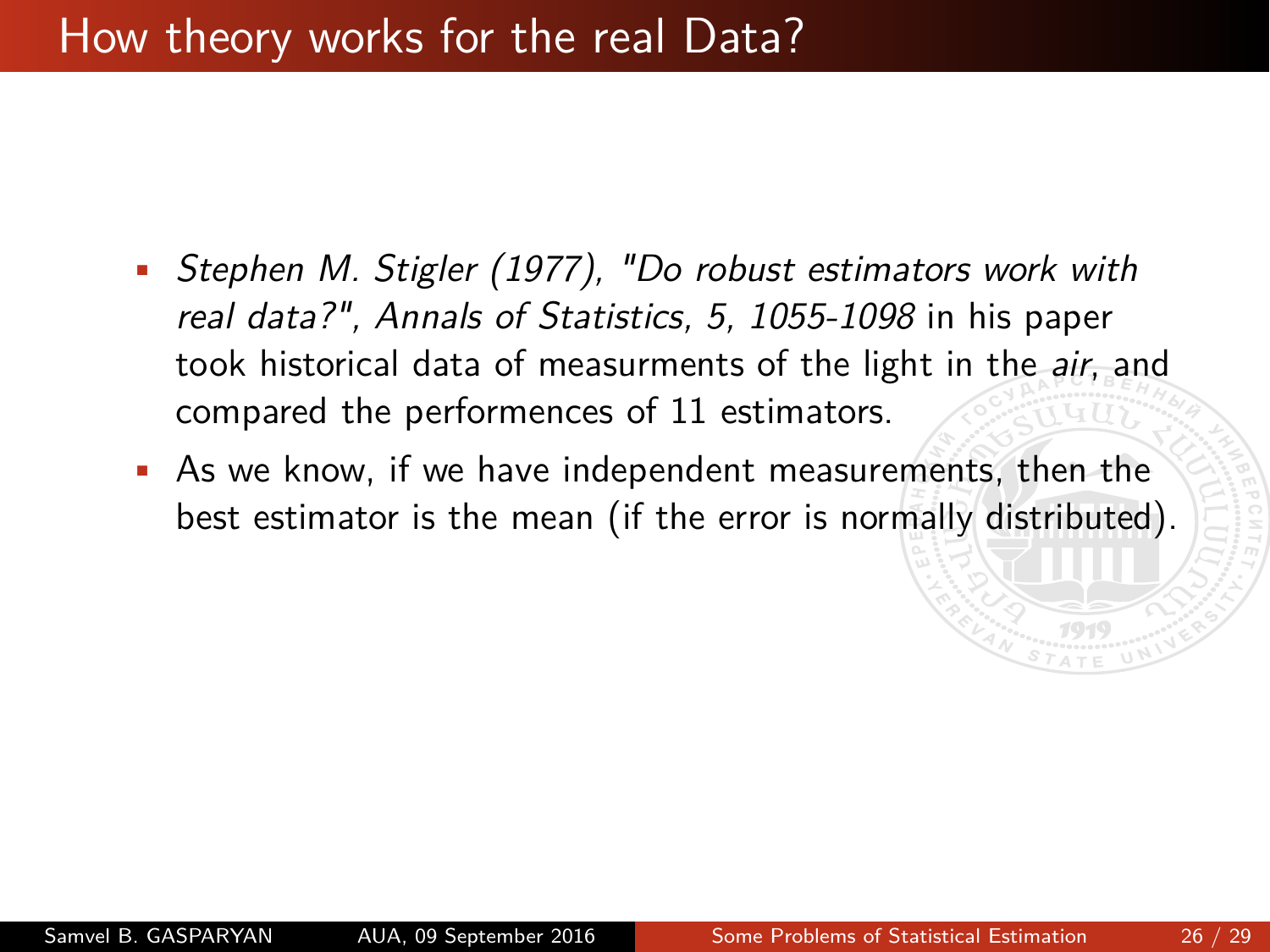#### How theory works for the real Data?

- Stephen M. Stigler (1977), "Do robust estimators work with real data?", Annals of Statistics, 5, 1055-1098 in his paper took historical data of measurments of the light in the air, and compared the performences of 11 estimators.
- As we know, if we have independent measurements, then the best estimator is the mean (if the error is normally distributed).
- Here we do not have the distribution of the error and have only 100 observations. So, his answer is that the 15%-trimmed mean has the best performence.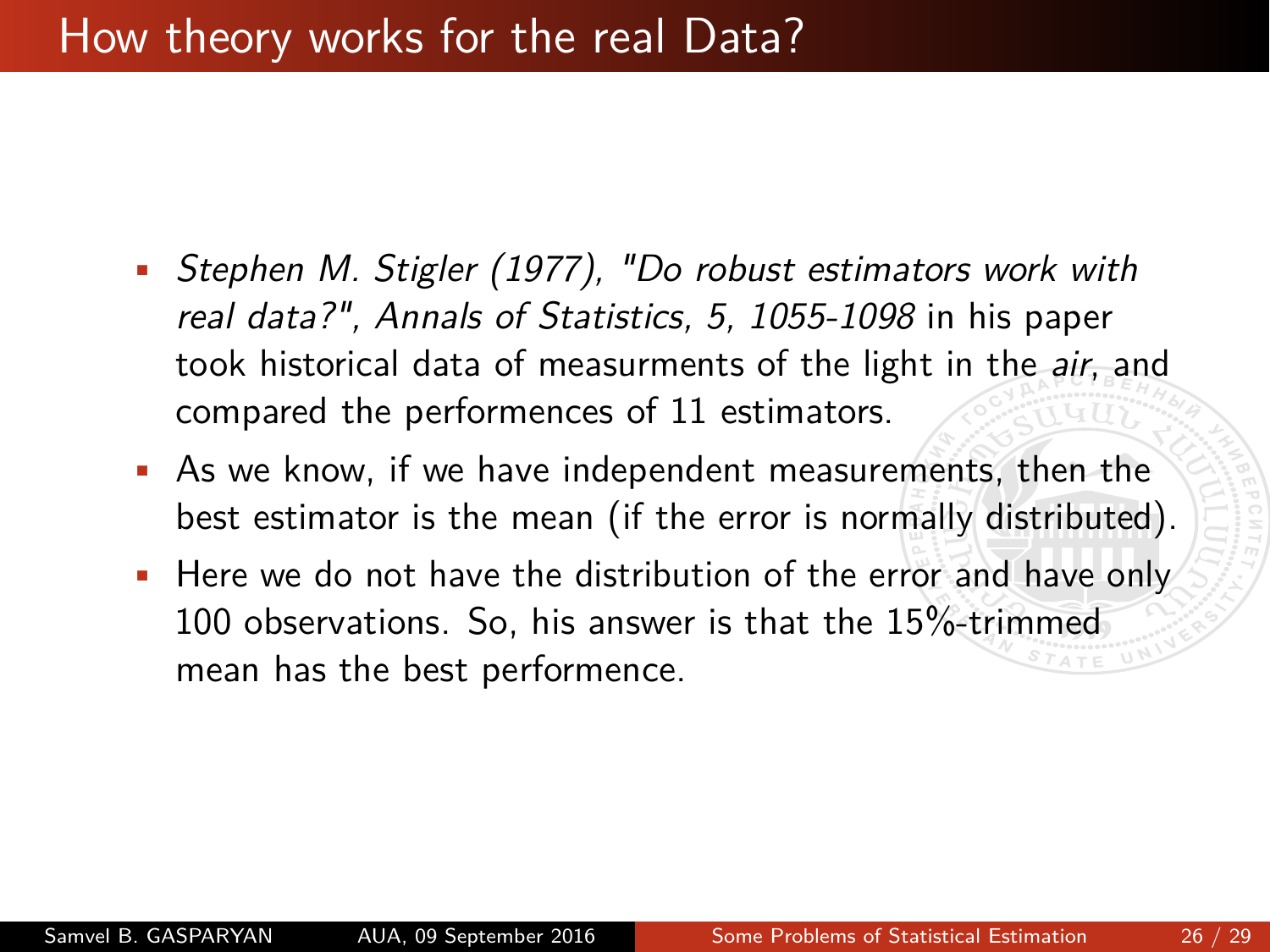#### *#install.packages("HistData")* **library**(HistData)

## Warning: package 'HistData' was built under R version 3

**data**(Michelson) **head**(Michelson)

| ##   | velocity |
|------|----------|
| ## 1 | 850      |
| ## 2 | 740      |
| ##3  | 900      |
| ##4  | 1070     |
| ##5  | 930      |
| ## 6 | 850      |



#### **length**(Michelson**\$**velocity)

 $\frac{\# \#}{\text{Sample B. GASPARYAN}}$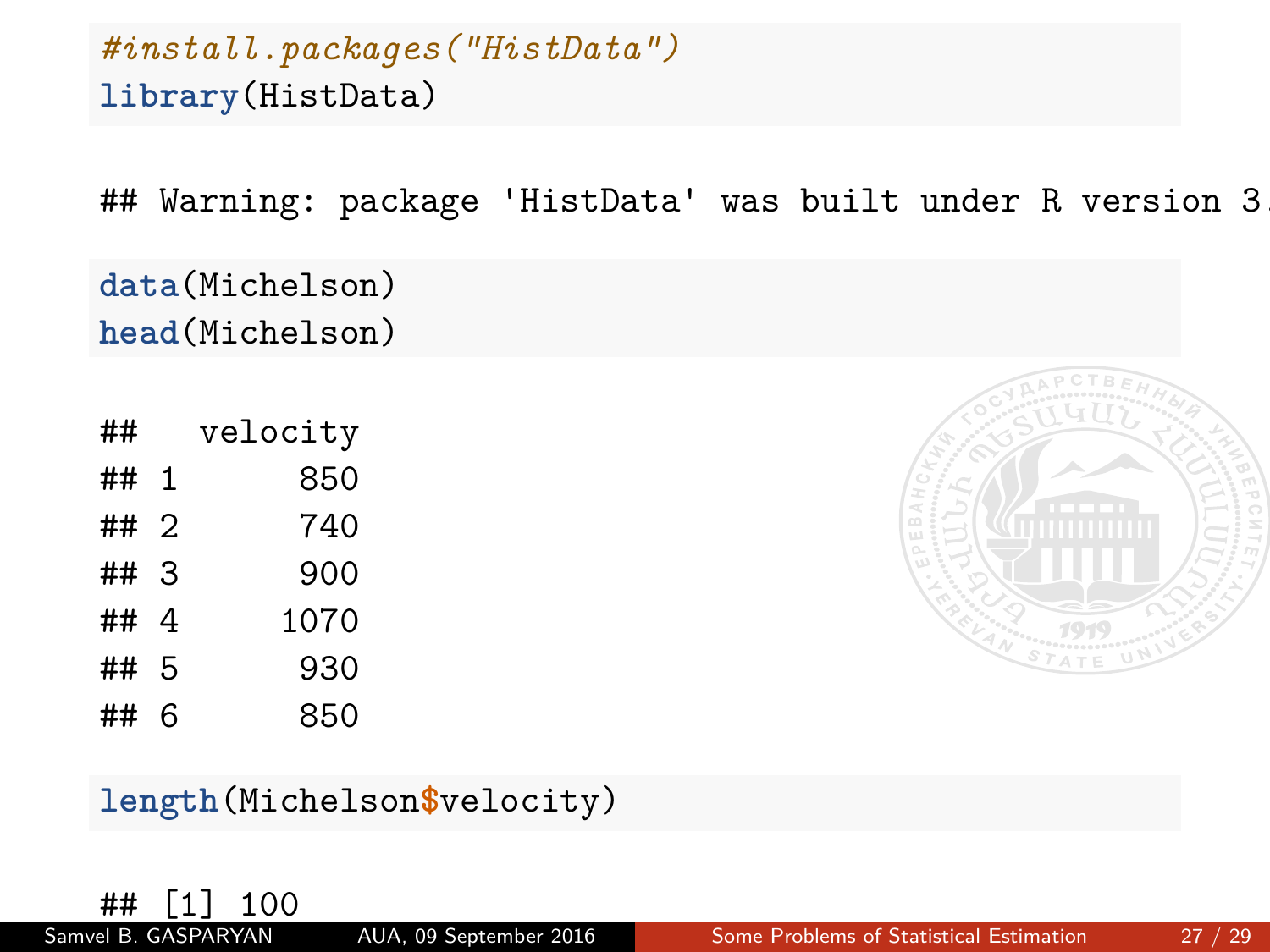## Չորս գնահատականներ

1 10%-կտրված միջինը **(trimmed mean)** սահմանվում է

$$
\bar{X}_{.1}=\frac{X_{11}+\cdots+X_{90}}{80}.
$$

 $\bullet$  15%-կտրված միջինն է

$$
\bar{X}_{.15} = \frac{X_{16} + \dots + X_{85}}{70}
$$

 $\bullet$  25%-կտրված միջինն է

$$
\bar{X}_{.25} = \frac{X_{26} + \dots + X_{75}}{50}
$$

4 Էդջուորթը **(Edgeworth)** առաջին քառորդիչի, կիսորդիչի և երրորդ քառորդիչի կշիռներով միջինն է՝ 5։6։5 հարաբերակցությամբ

$$
X_{\mathbb{E}} = \frac{5*Q1+6*Q2+5*Q3}{16}.
$$

*.*

*.*